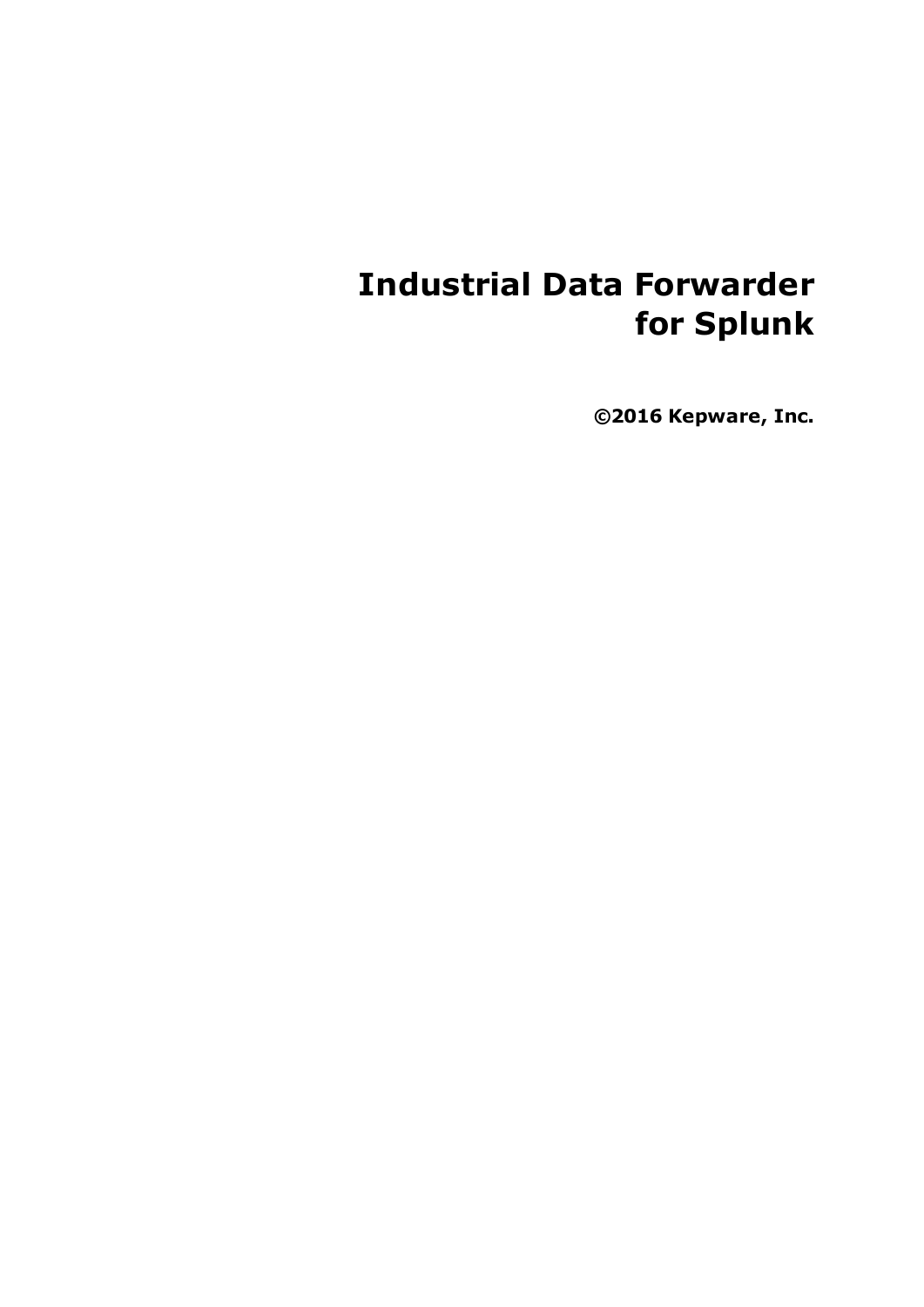# <span id="page-1-0"></span>**Table of Contents**

| Connection <connection name=""> failed to connect to server: <ip hostname="">:<port>. Please verify<br/>this connection information is correct and that the host can be reached. 20</port></ip></connection>                    |
|---------------------------------------------------------------------------------------------------------------------------------------------------------------------------------------------------------------------------------|
| Dropping data for connection <connection name=""> (server: <ip hostname="">:<port>), the maximum<br/>queue is <size>. Slow down the data collection rate or verify the server is responsive. 20</size></port></ip></connection> |
|                                                                                                                                                                                                                                 |
|                                                                                                                                                                                                                                 |
| Error importing CSV item record <number>. Deadband <value> is invalid; setting to <new value="">. .21</new></value></number>                                                                                                    |
| Error importing CSV item record <number>. No Deadband value found; setting to <value>. 21</value></number>                                                                                                                      |
| Error importing CSV item record <number>. Deadband <value> is out of range; setting to <value>. 21</value></value></number>                                                                                                     |
| Error importing CSV header information. Duplicate field name: <field>. 22</field>                                                                                                                                               |
|                                                                                                                                                                                                                                 |
| Error importing CSV data. Header fields are out of order. Metadata must be the final field. 22                                                                                                                                  |
|                                                                                                                                                                                                                                 |
| Error importing CSV item record <number>. Invalid Metadata string, setting to default value. 23</number>                                                                                                                        |
| Error importing CSV header information. Missing field identification record. 23                                                                                                                                                 |
|                                                                                                                                                                                                                                 |
|                                                                                                                                                                                                                                 |
| Error importing CSV header information. Unrecognized field name: <field>. 24</field>                                                                                                                                            |
| Error importing CSV item record <number>. No Update Rate found; setting to <value>. 24</value></number>                                                                                                                         |
| Error importing CSV item record <number>. Update Rate <value> is out of range; setting to <new< td=""></new<></value></number>                                                                                                  |
|                                                                                                                                                                                                                                 |
| Failed to load XML project. Item <item> already exists in Splunk connection <connection>. 25</connection></item>                                                                                                                |
|                                                                                                                                                                                                                                 |
| Unable to send data for item <item> on connection <connection>. The licensed item count of <limit></limit></connection></item>                                                                                                  |
|                                                                                                                                                                                                                                 |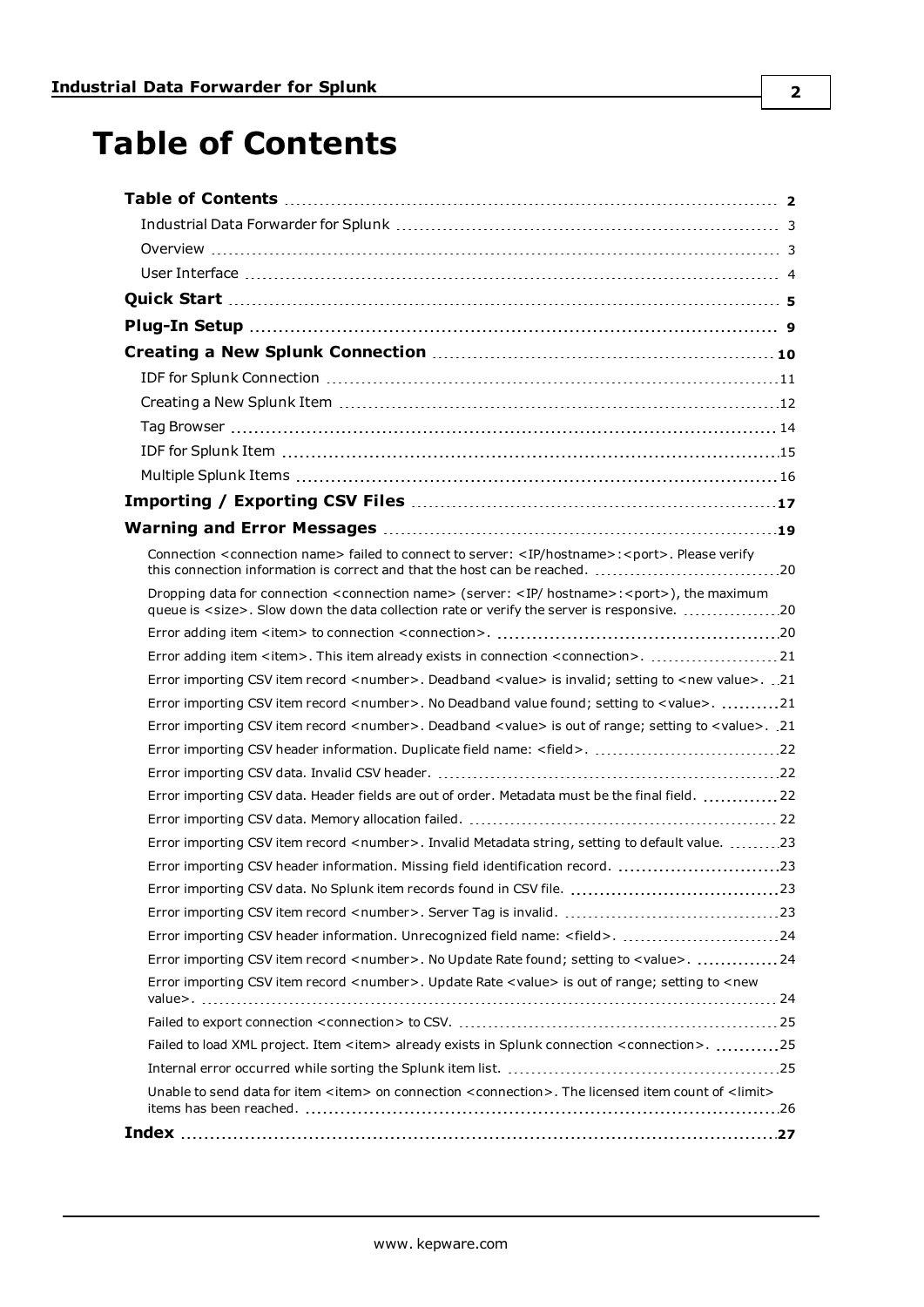### <span id="page-2-0"></span>**Industrial Data Forwarder for Splunk**

Help version 1.014

### **CONTENTS**

### **[Overview](#page-2-1)**

What is the Industrial Data Forwarder for Splunk? What can the Industrial Data Forwarder for Splunk do?

**[Quick](#page-4-0) Start** How can I set up data forwarding?

### **Setup [& Configuration](#page-8-0)**

How do I add an Industrial Data Forwarder for Splunk connection? How do I add an Industrial Data Forwarder for Splunk item? How do I edit Splunk items? Can I export Splunk items?

### **Warning and Error [Messages](#page-18-0)**

What messages does the Industrial Data Forwarder for Splunk produce?

### <span id="page-2-1"></span>**Overview**

The Industrial Data Forwarder for Splunk enables users to forward tag data to Splunk® servers over TCP/IP through one or more connections. When the value for a configured tag changes, or at the specified scan rate of the tag, an update is sent to the Splunk server as a string. Each update contains a UTC timestamp for when the tag value changed, as well as the name, value, quality, and metadata for the tag. An example of an update is shown below:

*2014-07-10 14:17:25.049 +0000 Tag="Simulators.Sim1.Ramp1" Value="42" Quality="good"*

**See Also: User [Interface](#page-3-0) [Quick](#page-4-0) Start**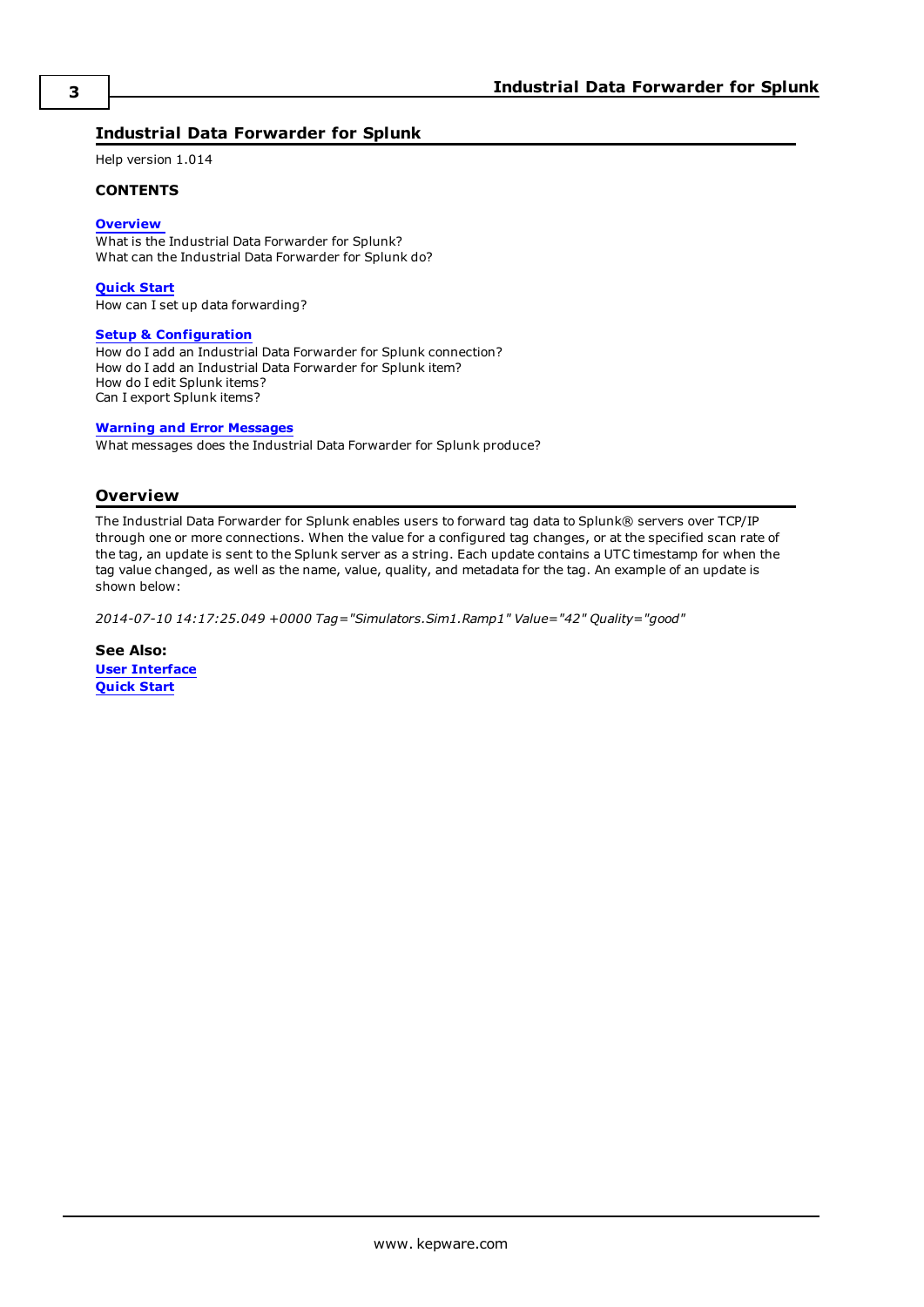### <span id="page-3-0"></span>**User Interface**

The IDF for Splunk plug-in interface consists of a toolbar, a Connection View, a Detail View, and an Event Log.

| Runtime                         |                    |                       |       |                                                                                                                  |              |                | $\mathbf{x}$<br>▣<br>$\Box$ |
|---------------------------------|--------------------|-----------------------|-------|------------------------------------------------------------------------------------------------------------------|--------------|----------------|-----------------------------|
| Edit<br>File                    | View Tools Runtime | Help                  |       |                                                                                                                  |              |                |                             |
| $\mathbb{R}^2$<br>$\Rightarrow$ | IDF for Splunk     |                       |       | - 0 0 0 0 0 7 9 % & 6 × 1 22                                                                                     |              |                |                             |
|                                 |                    |                       |       | Server Tag                                                                                                       | Update Rat   | Data Type      | Deadband (%)                |
|                                 |                    |                       |       | Channell IEC101. CommunicationSeriali 950                                                                        |              | <b>Boolean</b> | N/A                         |
|                                 |                    |                       |       | Channell IEC104. System. EnableDiagno 950                                                                        |              | <b>Boolean</b> | N/A                         |
|                                 |                    |                       |       |                                                                                                                  |              |                |                             |
|                                 |                    |                       |       |                                                                                                                  |              |                |                             |
|                                 |                    |                       |       |                                                                                                                  |              |                |                             |
|                                 |                    |                       |       |                                                                                                                  |              |                |                             |
|                                 |                    |                       |       |                                                                                                                  |              |                |                             |
|                                 |                    |                       |       |                                                                                                                  |              |                |                             |
|                                 |                    |                       |       | m.<br>$\left($                                                                                                   |              |                |                             |
| Date                            | Time               | Source                | Event |                                                                                                                  |              |                |                             |
| $(i)$ 9/17/2014                 | 3:17:28 AM         | KEPServerEX\R         |       | IDF for Splunk V5.16.583.0                                                                                       |              |                |                             |
| $(i)$ 9/17/2014                 | 3:17:28 AM         | Licensing             |       | Demo timer started. Reason: IDF for Splunk is not licensed. (2 hours, 0 minutes, 0 seconds remaining.)           |              |                |                             |
| 39/17/2014                      | 3:17:38 AM         | <b>IDF</b> for Splunk |       | Connection 'IDF for Splunk Connection' failed to connect to server: '127.0.0.1:51112'. Please verify this connel |              |                |                             |
| 1 9/17/2014                     | 5:17:28 AM         | Licensing             |       | The demonstration time period has expired.                                                                       |              |                |                             |
| $(i)$ 9/17/2014                 | 5:17:30 AM         | KEPServerEX\R         |       | Stopping IEC 60870-5-104 Master device driver.                                                                   |              |                |                             |
| $(i)$ 9/17/2014                 | 5:17:30 AM         | KEPServerEX\R         |       | Stopping IEC 61850 MMS Client device driver.                                                                     |              |                |                             |
| $(i)$ 9/17/2014                 | 5:17:30 AM         | KEPServerEX\R         |       | Stopping OPC UA Client device driver.                                                                            |              |                |                             |
| WW 9/18/2014                    | 11:28:55 AM        | KFPServerFX\R         |       | Configuration session started by laurie house as Default User (R/W)                                              |              |                |                             |
|                                 |                    |                       |       | ш                                                                                                                |              |                |                             |
| Ready                           |                    |                       |       |                                                                                                                  | Default User | Clients: 0     | Active tags: 0 of 0         |

### <span id="page-3-5"></span>**Toolbar**

The toolbar provides functions to add connections and items, enable or disable connections, and cut/ copy/paste/undo actions. Access the full set of options by clicking **Edit | IDF for Splunk**.

### <span id="page-3-1"></span>**Connection View**

The Connection View, on the left, displays the IDF for Splunk connections. Right-click in this view to add, edit, copy, cut, paste, delete, enable, disable, import, and export Splunk connections.

#### <span id="page-3-2"></span>**Detail View**

The Detail View, on the right, displays the items in the connection currently selected in the Connection View. Right-click in this view to add, edit, copy, cut, paste, and delete Splunk items within a connection. Users can also cut, copy, and paste items from one connection to another.

#### <span id="page-3-4"></span><span id="page-3-3"></span>**Event Log**

The Event Log, in the bottom pane, displays three types of messages: General Messages, Warnings, and Errors. The Source column displays "IDF for Splunk" to indicate events from this plug-in.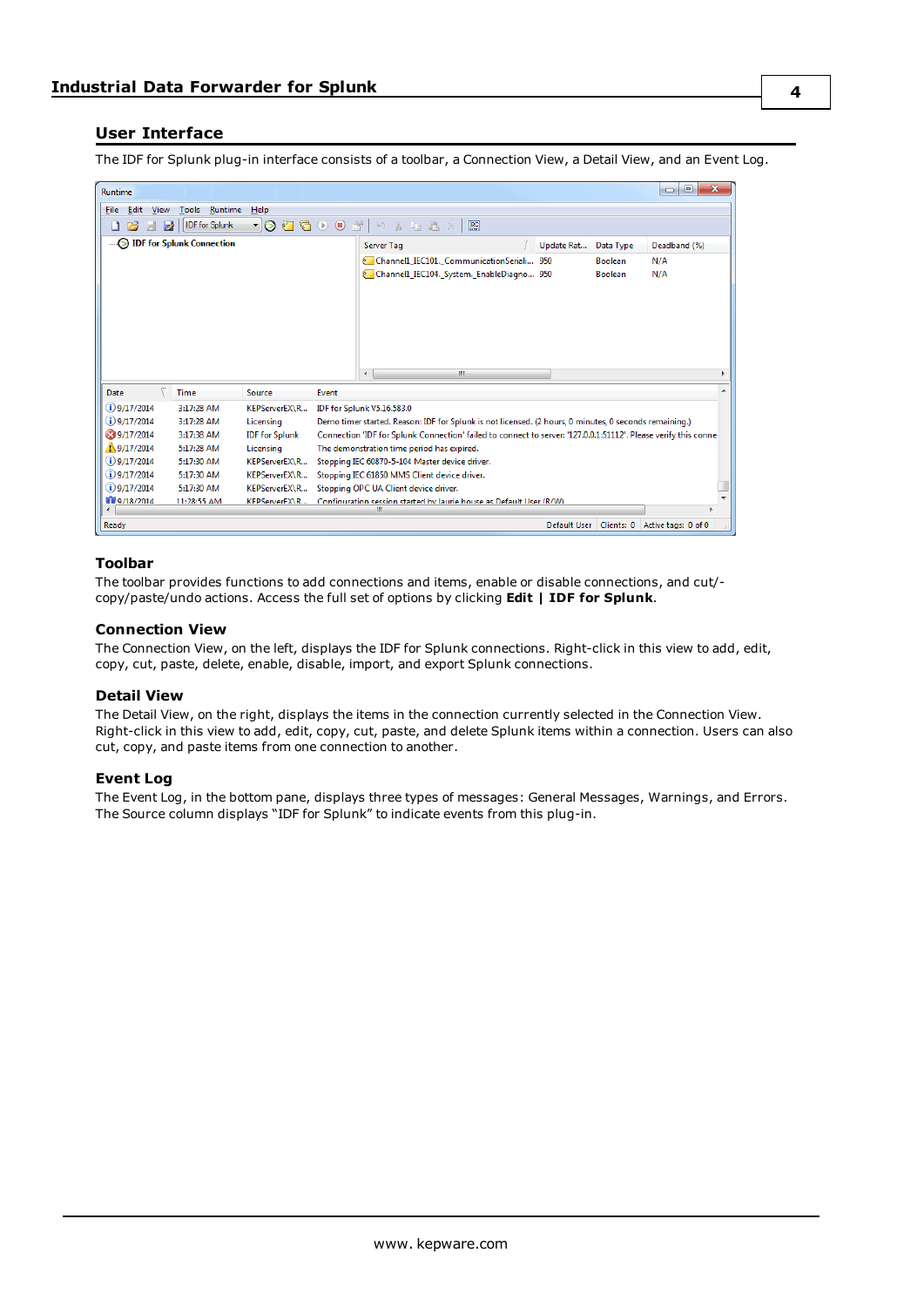### <span id="page-4-0"></span>**Quick Start**

### <span id="page-4-2"></span>**Prerequisites**

- 1. To receive data, the Splunk server must be configured to accept TCP input on a specific port. The default port for data from KEPServerEX is 51112. For more information on how to configure a TCP input for a Splunk server, consult the Splunk documentation.
- 2. The project must already have at least one static tag defined to begin. This tutorial assumes the project has a channel, "Simulator," and a device, "Sim1," with static tags defined. For more information about projects, see the server help.

### <span id="page-4-1"></span>**Adding the Connection**

- 1. In the toolbar, select **IDF for Splunk** from the drop-down menu.
- 2. In the server configuration window, select **Click to add a new Splunk connection**.

| Runtime                                 |            |
|-----------------------------------------|------------|
| File<br>Edit View Tools Runtime<br>Help |            |
| <b>DE EX DE For Splunk</b>              | - 00000    |
| Click to add a new Splunk connection.   | Server Tag |
|                                         |            |
|                                         |            |
|                                         |            |
|                                         |            |

3. In the IDF for Splunk Connection dialog, enter a new connection name. For more information, refer to **IDF for Splunk [Connection](#page-10-0)**.

| 53<br><b>IDF for Splunk Connection</b> |                           |  |  |  |  |  |
|----------------------------------------|---------------------------|--|--|--|--|--|
| <b>Connection Name:</b>                | IDF for Splunk Connection |  |  |  |  |  |
| IP/Hostname:                           | 127.0.0.1                 |  |  |  |  |  |
| Port:                                  | 51112                     |  |  |  |  |  |
| Item Count:                            | з                         |  |  |  |  |  |
| <b>Total Item Count:</b>               | з                         |  |  |  |  |  |
| License Limit:                         | Not licensed              |  |  |  |  |  |
| <b>V</b> Enabled                       | Cancel<br>OK<br>Help      |  |  |  |  |  |

- 4. Specify the IP address or hostname of the Splunk server. A local host may be specified by entering "localhost" or "127.0.0.1".
- 5. Enter the port configured for TCP input on the Splunk server.

**Note**: If the IP/Hostname or port is changed after the connection is created, only values that were previously buffered or change after the modification are delivered to the new endpoint.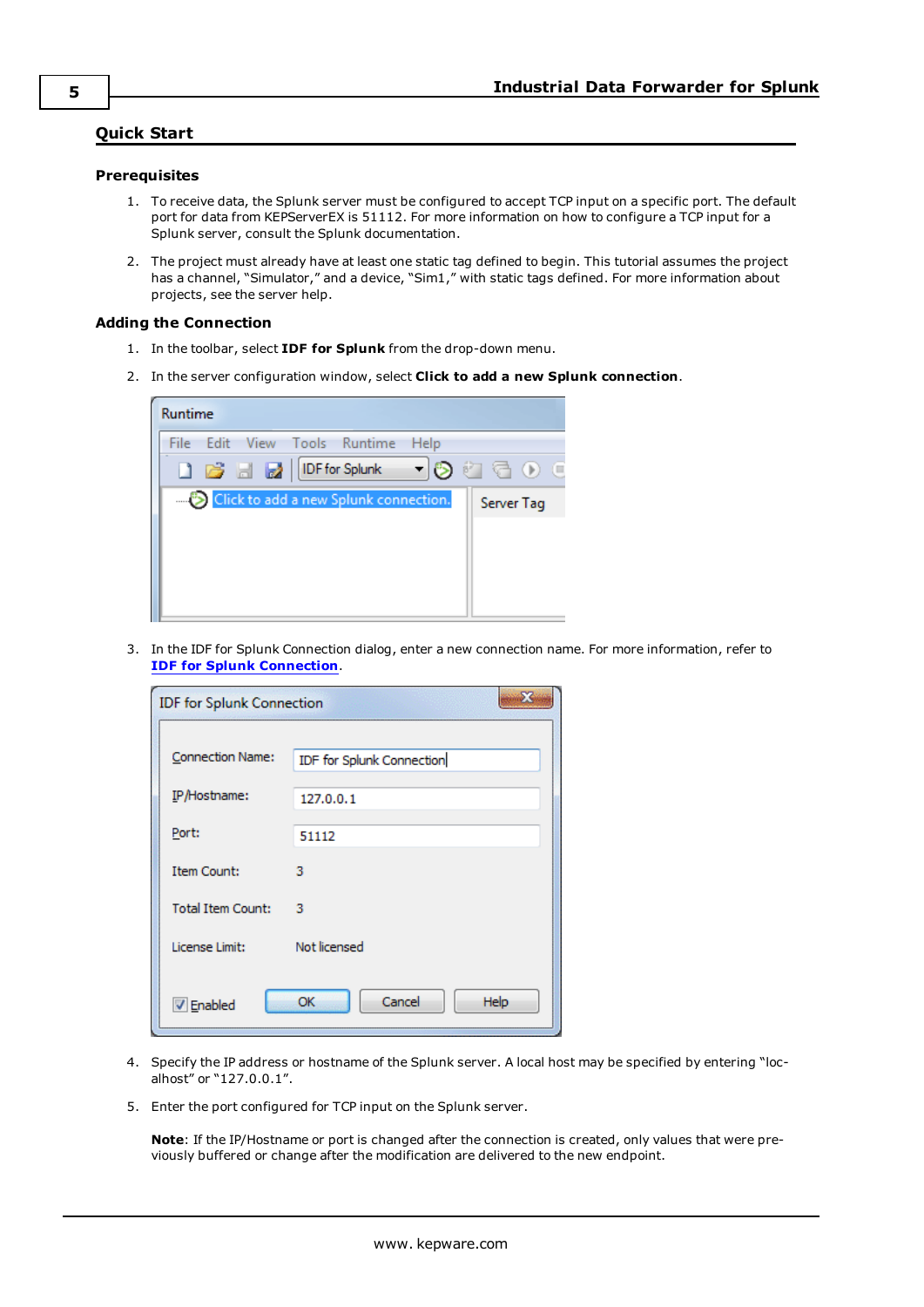- 6. Leave the **Enabled** setting checked (default) to allow the new connection to communicate with the specified Splunk server immediately.
- 7. Click **OK**.
- 8. Verify that the Event Log in the bottom pane indicates the connection to the server by displaying the message, "Connection '< connection name>' is connected to server: '<IP/hostname>: <Port>.'" with the correct date and time stamp.

| Runtime                                   | x<br>▣<br>$\Box$                                                                                                                                                                                                            |
|-------------------------------------------|-----------------------------------------------------------------------------------------------------------------------------------------------------------------------------------------------------------------------------|
| View Tools Runtime<br>Edit<br><b>File</b> | Help                                                                                                                                                                                                                        |
| <b>DE EX DE For Splunk</b>                | $\neg{\textsf{0}}{\textsf{0}}{\textsf{0}}\oplus\textsf{0}{\textsf{0}}{\textsf{0}}{\textsf{0}}{\textsf{0}}{\textsf{0}}{\textsf{0}}{\textsf{0}}{\textsf{0}}{\textsf{0}}{\textsf{0}}{\textsf{0}}$<br>$\overline{\mathbb{R}^n}$ |
| <b>DE</b> for Splunk Connection           | Server Tag<br>$\Lambda$<br>Data Type Deadband (%)<br>Update Rate (ms)<br>Metadata                                                                                                                                           |
|                                           | Click to add a new Splunk item.                                                                                                                                                                                             |
|                                           |                                                                                                                                                                                                                             |
|                                           |                                                                                                                                                                                                                             |
| Date<br>Time<br>Source                    | Event                                                                                                                                                                                                                       |
|                                           | (i) 9/11/2014 3:43:35 PM IDF for Splunk Connection 'IDF for Splunk Connection' is connected to server: '127.0.0.1:51112'.                                                                                                   |
|                                           |                                                                                                                                                                                                                             |
|                                           |                                                                                                                                                                                                                             |
| ∢                                         | m.                                                                                                                                                                                                                          |
| Ready                                     | Default User   Clients: 0   Active tags: 18 of 18                                                                                                                                                                           |

### <span id="page-5-0"></span>**Adding Items**

1. Right-click on the new connection and select **New Splunk item**. To add several new Splunk items at once, select **New Splunk items**.



2. In the IDF for Splunk Item dialog, click the Browse (**…**) button to open the Tag Browser.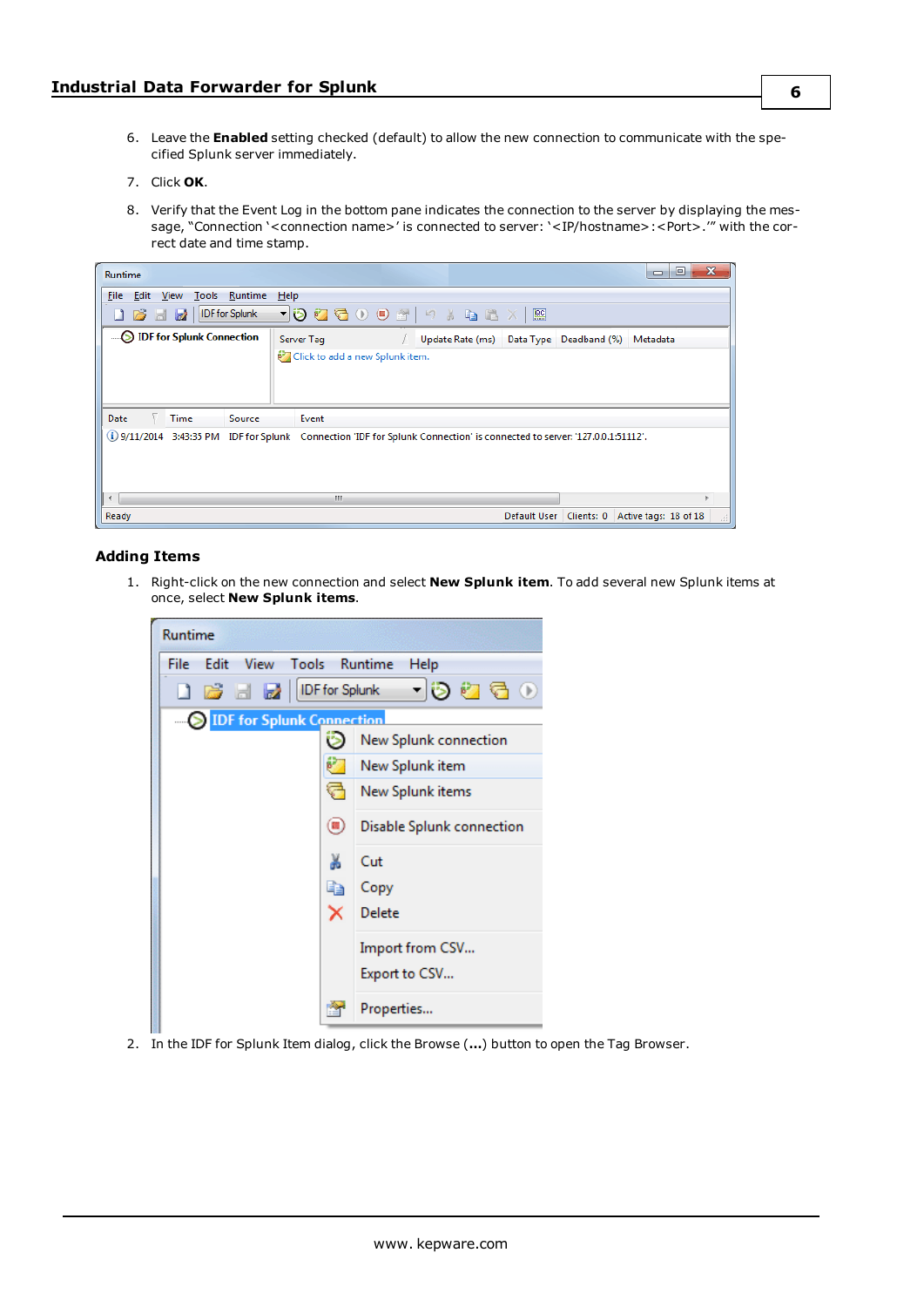| <b>Tag Browser</b>                   |   |                 |  |           |             |  |  |  |
|--------------------------------------|---|-----------------|--|-----------|-------------|--|--|--|
| V Include system/internal tag groups |   | <b>Tag Name</b> |  | Data Type | Description |  |  |  |
| Simulator                            |   | SimTag1         |  | Word      |             |  |  |  |
| Statistics                           | 未 | SimTag2         |  | Word      |             |  |  |  |
| <b>En System</b>                     |   | © SimTag3       |  | Word      |             |  |  |  |
| <b>E-111 SimDevice1</b>              |   |                 |  |           |             |  |  |  |
| System                               | Ξ |                 |  |           |             |  |  |  |
| $\Box$ SimGroup1                     |   |                 |  |           |             |  |  |  |

- 3. Use the Tag Browser to locate and select the tag for the new item. Once finished, click **Apply**.
- 4. Specify the Update Rate and Deadband. Leaving a field unchanged uses the default value shown. *For more information, refer to IDF for [Splunk](#page-14-0) Item.*
- 5. Under the Publish section, choose **Only on Data Changes** or **Every Scan**. Choosing "Every scan" sends data to the Splunk endpoint on each scan even when there is no change in value.
- 6. Specify the optional Metadata for the new item(s). For more information, refer to **IDF for [Splunk](#page-14-0) Item**.

| <b>IDF</b> for Splunk Item |           |                |
|----------------------------|-----------|----------------|
| Server Tag:                |           |                |
| Update Rate (ms):          | ÷<br>1000 |                |
| Publish                    |           |                |
| O Only on Data Changes     |           |                |
| Deadband (%):              | 0         |                |
| <b>Every scan</b>          |           |                |
|                            |           |                |
| Metadata:                  |           | À.             |
|                            |           |                |
|                            |           |                |
|                            |           |                |
|                            |           |                |
|                            |           |                |
|                            |           |                |
|                            | OK        | Cancel<br>Help |

- 7. Once finished, click **OK**.
- 8. Verify that the new item appears correctly in the Detail View.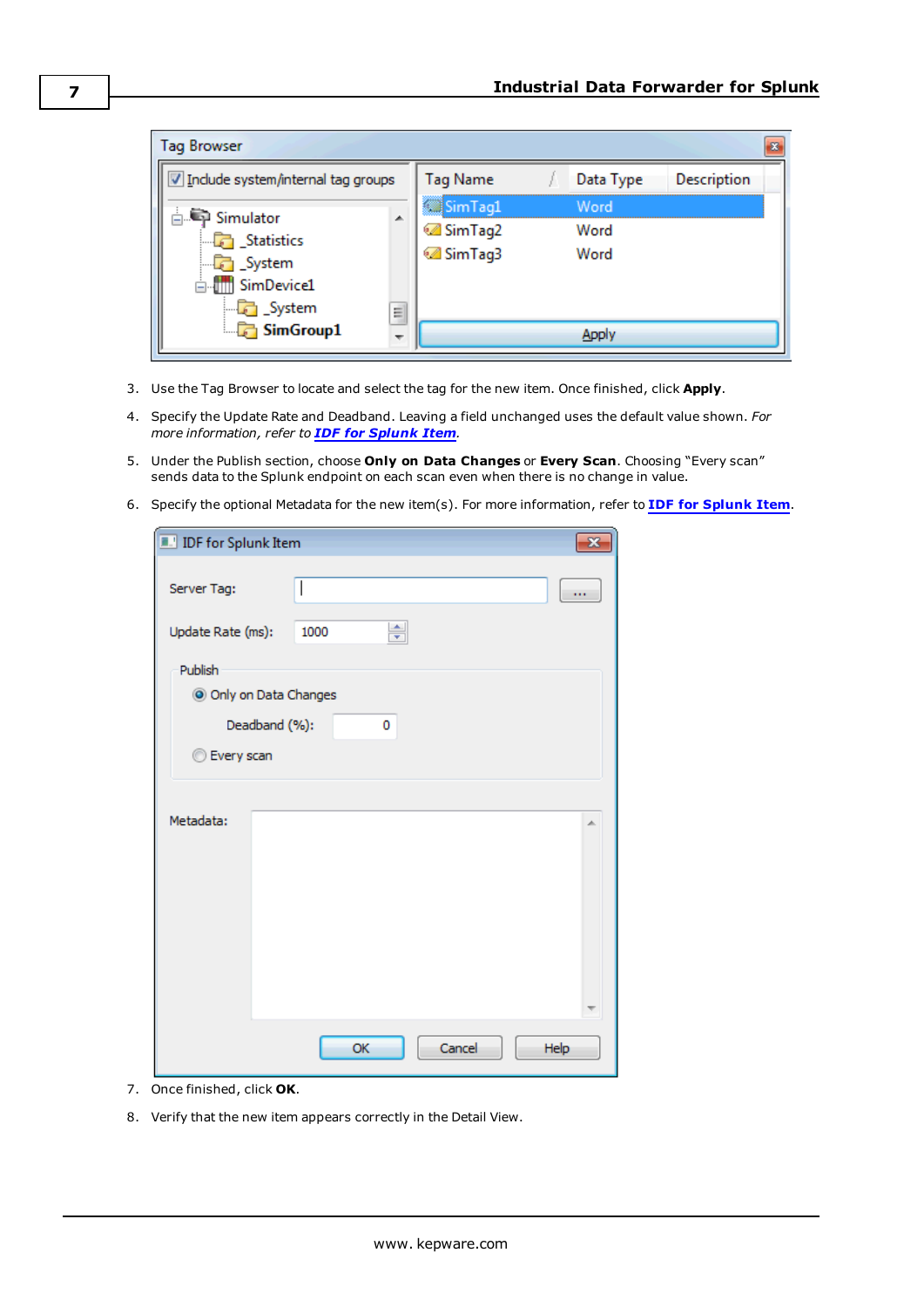| <b>Runtime</b>           |               |                 |                                                                                                                                                                                                                                                                                                                                                                                                                                                                                                                                                                                                                                     |                                           |      |      | ▣<br>$\Box$                                     | x |
|--------------------------|---------------|-----------------|-------------------------------------------------------------------------------------------------------------------------------------------------------------------------------------------------------------------------------------------------------------------------------------------------------------------------------------------------------------------------------------------------------------------------------------------------------------------------------------------------------------------------------------------------------------------------------------------------------------------------------------|-------------------------------------------|------|------|-------------------------------------------------|---|
| File<br>Edit             | View<br>Tools | Runtime<br>Help |                                                                                                                                                                                                                                                                                                                                                                                                                                                                                                                                                                                                                                     |                                           |      |      |                                                 |   |
| <b>B</b> B P             |               | IDF for Splunk  | $\neg\textsf{ORX} \rightarrow \textsf{ORX} \rightarrow \textsf{ORX} \rightarrow \textsf{ORX} \rightarrow \textsf{ORX} \rightarrow \textsf{ORX} \rightarrow \textsf{ORX} \rightarrow \textsf{ORX} \rightarrow \textsf{ORX} \rightarrow \textsf{ORX} \rightarrow \textsf{ORX} \rightarrow \textsf{ORX} \rightarrow \textsf{ORX} \rightarrow \textsf{ORX} \rightarrow \textsf{ORX} \rightarrow \textsf{ORX} \rightarrow \textsf{ORX} \rightarrow \textsf{ORX} \rightarrow \textsf{ORX} \rightarrow \textsf{ORX} \rightarrow \textsf{ORX} \rightarrow \textsf{ORX} \rightarrow \textsf{ORX} \rightarrow \textsf{ORX} \rightarrow \text$ |                                           |      |      |                                                 |   |
| DE for Splunk Connection |               |                 | Server Tag                                                                                                                                                                                                                                                                                                                                                                                                                                                                                                                                                                                                                          | / Update Rate (ms) Data Type Deadband (%) |      |      | Metadata                                        |   |
|                          |               |                 | Simulators.Sim1.Ramp1 1000                                                                                                                                                                                                                                                                                                                                                                                                                                                                                                                                                                                                          |                                           | Word | None | MachineID="C42"                                 |   |
|                          |               |                 |                                                                                                                                                                                                                                                                                                                                                                                                                                                                                                                                                                                                                                     |                                           |      |      |                                                 |   |
| Date                     | Time          | Source          | Event                                                                                                                                                                                                                                                                                                                                                                                                                                                                                                                                                                                                                               |                                           |      |      |                                                 |   |
|                          |               |                 | (i) 9/11/2014 3:43:35 PM IDF for Splunk Connection 'IDF for Splunk Connection' is connected to server: '127.0.0.1:51112'.                                                                                                                                                                                                                                                                                                                                                                                                                                                                                                           |                                           |      |      |                                                 |   |
| $\overline{\phantom{a}}$ |               | ш               |                                                                                                                                                                                                                                                                                                                                                                                                                                                                                                                                                                                                                                     |                                           |      |      |                                                 |   |
| Ready                    |               |                 |                                                                                                                                                                                                                                                                                                                                                                                                                                                                                                                                                                                                                                     |                                           |      |      | Default User   Clients: 0   Active tags: 1 of 1 |   |

**See Also: IDF for Splunk [Connection](#page-10-0) IDF for [Splunk](#page-14-0) Item**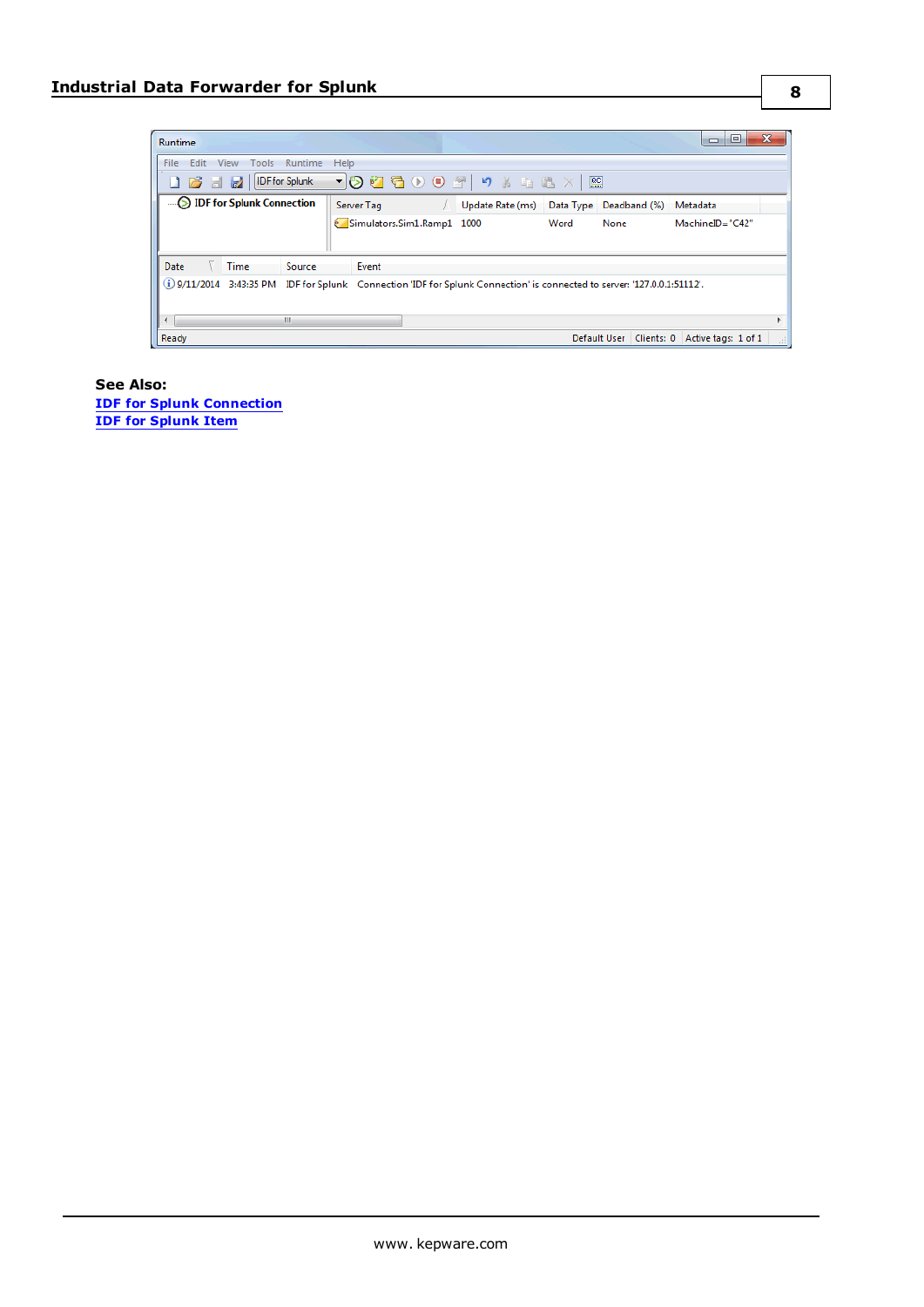### <span id="page-8-0"></span>**Plug-In Setup**

For more information, select a link from the list below.

**IDF for Splunk [Connection](#page-10-0) Creating a New Splunk [Connection](#page-9-0) IDF for [Splunk](#page-14-0) Item [Creating](#page-11-0) a New Splunk Item**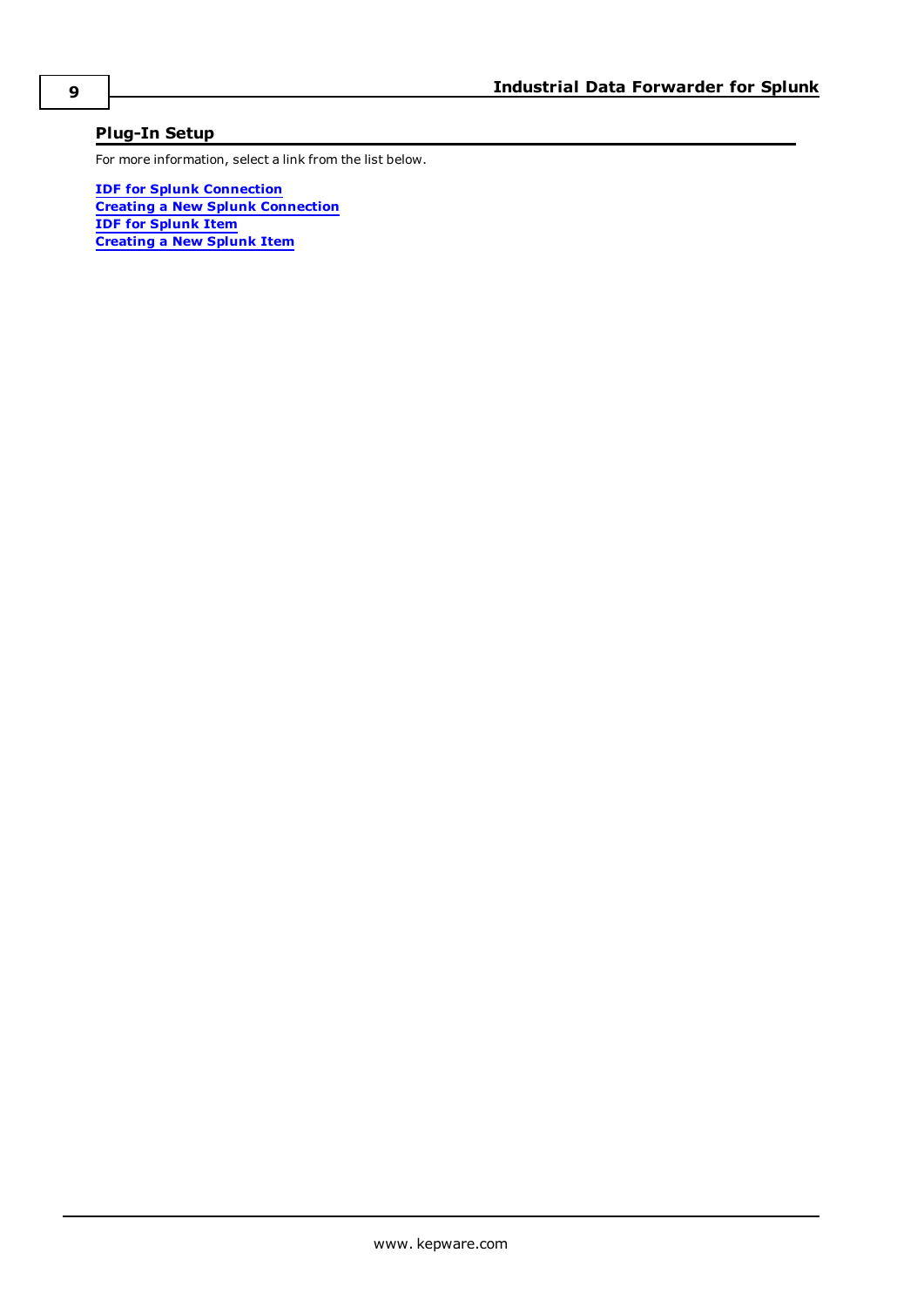### <span id="page-9-0"></span>**Creating a New Splunk Connection**

The Industrial Data Forwarder for Splunk supports up to 1024 Splunk connections. For more information on creating a new Splunk connection, refer to the instructions below.

- 1. In the toolbar, select **IDF for Splunk** from the drop-down menu.
- 2. In the server configuration window, select **Click to add a new Splunk connection**.



3. In the IDF for Splunk Connection dialog, enter a new connection name. For more information, refer to **[IDF](#page-10-0) for Splunk [Connection](#page-10-0)**.

| <b>IDF for Splunk Connection</b> |                             |  |  |  |  |  |
|----------------------------------|-----------------------------|--|--|--|--|--|
| <b>Connection Name:</b>          | IDF for Splunk Connection   |  |  |  |  |  |
| IP/Hostname:                     | 127.0.0.1                   |  |  |  |  |  |
| Port:                            | 51112                       |  |  |  |  |  |
| <b>Item Count:</b>               | з                           |  |  |  |  |  |
| <b>Total Item Count:</b>         | з                           |  |  |  |  |  |
| License Limit:                   | Not licensed                |  |  |  |  |  |
| V Enabled                        | Cancel<br><b>Help</b><br>OK |  |  |  |  |  |

4. Specify the IP address or hostname of the Splunk server. A local host may be specified by entering "localhost" or "127.0.0.1".

<span id="page-9-1"></span>**Note:** Splunk recognizes "localhost" and "127.0.0.1" as different data sources. Even if a certain hostname resolves to a specific IP and they are logically equivalent, Splunk differentiates between them.

5. Enter the port configured for TCP input on the Splunk server.

**Note**: If the IP/Hostname or port is changed after the connection is created, only values that were previously buffered or change after the modification are delivered to the new endpoint.

- 6. Leave the **Enabled** setting checked (default) to allow the new connection to communicate with the specified Splunk server immediately.
- 7. Click **OK**.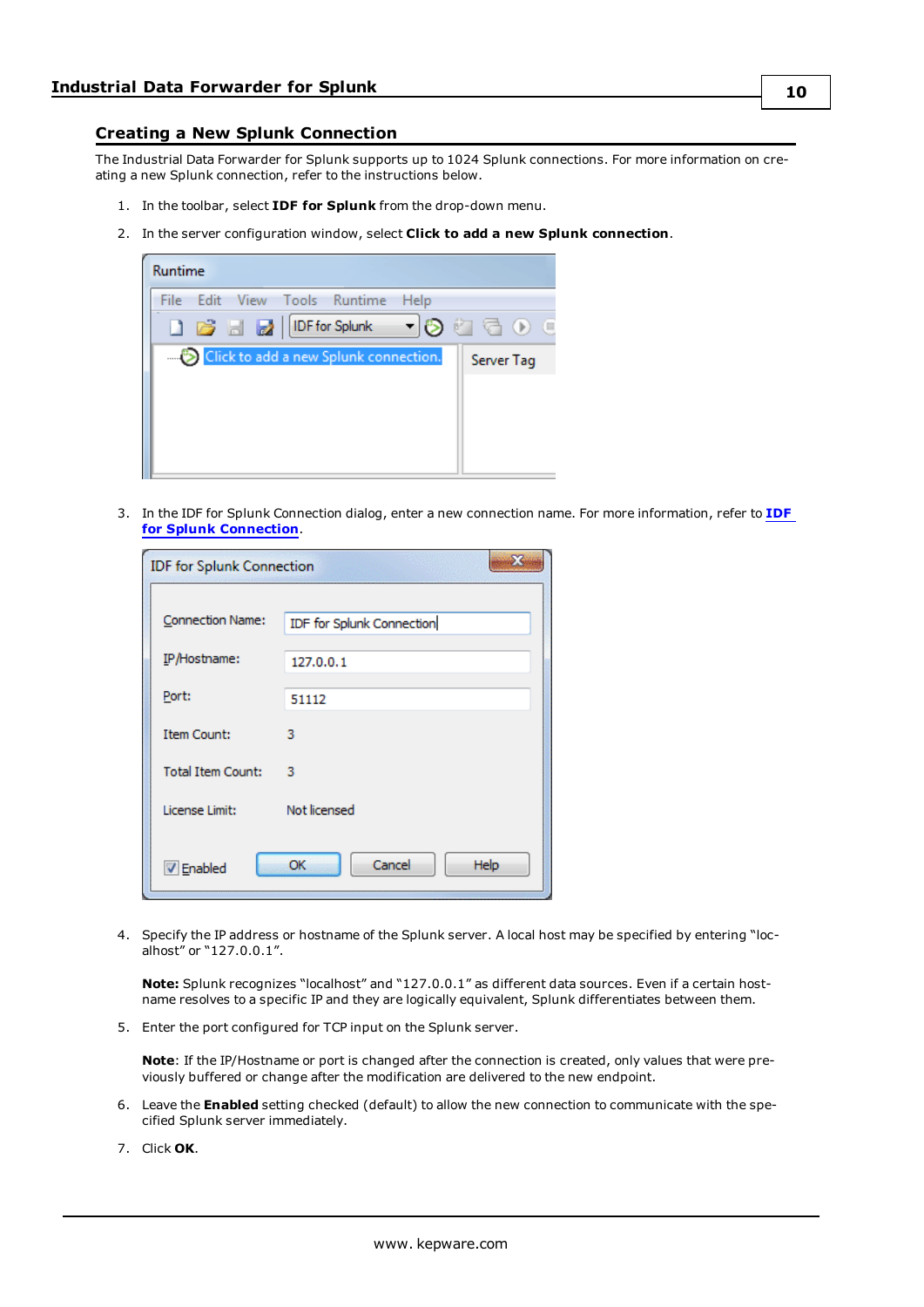8. Verify that the Event Log in the bottom pane indicates the connection to the server by displaying the message, "Connection '< connection name>' is connected to server: '<IP/hostname>: <Port>.'" with the correct date and time stamp.

| Runtime                                   |                                                                                                                        | ▣.<br>х<br>$\blacksquare$ |
|-------------------------------------------|------------------------------------------------------------------------------------------------------------------------|---------------------------|
| View Tools Runtime<br><b>File</b><br>Edit | Help                                                                                                                   |                           |
| IDF for Splunk<br>$\Box$<br>$\rightarrow$ | $\lnot$ 3 + 3 + 3 + 3 + 3 + 3 + 3 + 3 $\times$ 3 + 3 + 3 $\times$ 3 $\times$<br>$\overline{\mathbb{R}^n}$              |                           |
| <b>DE</b> for Splunk Connection           | Server Tag<br>Data Type Deadband (%) Metadata<br>Update Rate (ms)                                                      |                           |
|                                           | Click to add a new Splunk item.                                                                                        |                           |
|                                           |                                                                                                                        |                           |
|                                           |                                                                                                                        |                           |
| <b>Time</b><br>Date<br>Source             | Event                                                                                                                  |                           |
|                                           | .'9/11/2014 3:43:35 PM IDF for Splunk Connection 'IDF for Splunk Connection' is connected to server: '127.0.0.1:51112' |                           |
|                                           |                                                                                                                        |                           |
|                                           |                                                                                                                        |                           |
| $\overline{ }$                            | m.                                                                                                                     | ь                         |
| Ready                                     | Clients: 0 Active tags: 18 of 18<br>Default User                                                                       |                           |

### **See Also: IDF for Splunk [Connection](#page-10-0) IDF for [Splunk](#page-14-0) Item**

### <span id="page-10-0"></span>**IDF for Splunk Connection**

An IDF for Splunk Connection contains information about the Splunk server receiving the forwarded data. Up to 1024 connections may be made to the same Splunk server, but each connection name must be unique.

| <b>IDF for Splunk Connection</b> |                           |  |  |  |  |  |
|----------------------------------|---------------------------|--|--|--|--|--|
|                                  |                           |  |  |  |  |  |
| <b>Connection Name:</b>          | IDF for Splunk Connection |  |  |  |  |  |
| IP/Hostname:                     | 127.0.0.1                 |  |  |  |  |  |
| Port:                            | 51112                     |  |  |  |  |  |
| <b>Item Count:</b>               | з                         |  |  |  |  |  |
| <b>Total Item Count:</b>         | з                         |  |  |  |  |  |
| License Limit:                   | Not licensed              |  |  |  |  |  |
| <b>V</b> Enabled                 | Cancel<br>Help<br>OK      |  |  |  |  |  |

Descriptions of the parameters are as follows:

- <span id="page-10-1"></span><sup>l</sup> **Connection Name:** This parameter specifies the unique identity of the Splunk connection. It may be up to 256 characters in length; but cannot contain periods, double quotation marks, a leading underscore, or leading or trailing spaces. The default setting is IDF for Splunk Connection.
- <sup>l</sup> **IP/Hostname:** This parameter specifies the IP address or DNS hostname of the Splunk server. The default setting is 127.0.0.1.
- <span id="page-10-2"></span><sup>l</sup> **Port:** This parameter specifies the port number used to communicate with the Splunk server. This setting must match the port number for the TCP Input configured in the Splunk server. The valid range is 0 through 65535. The default setting is 51112.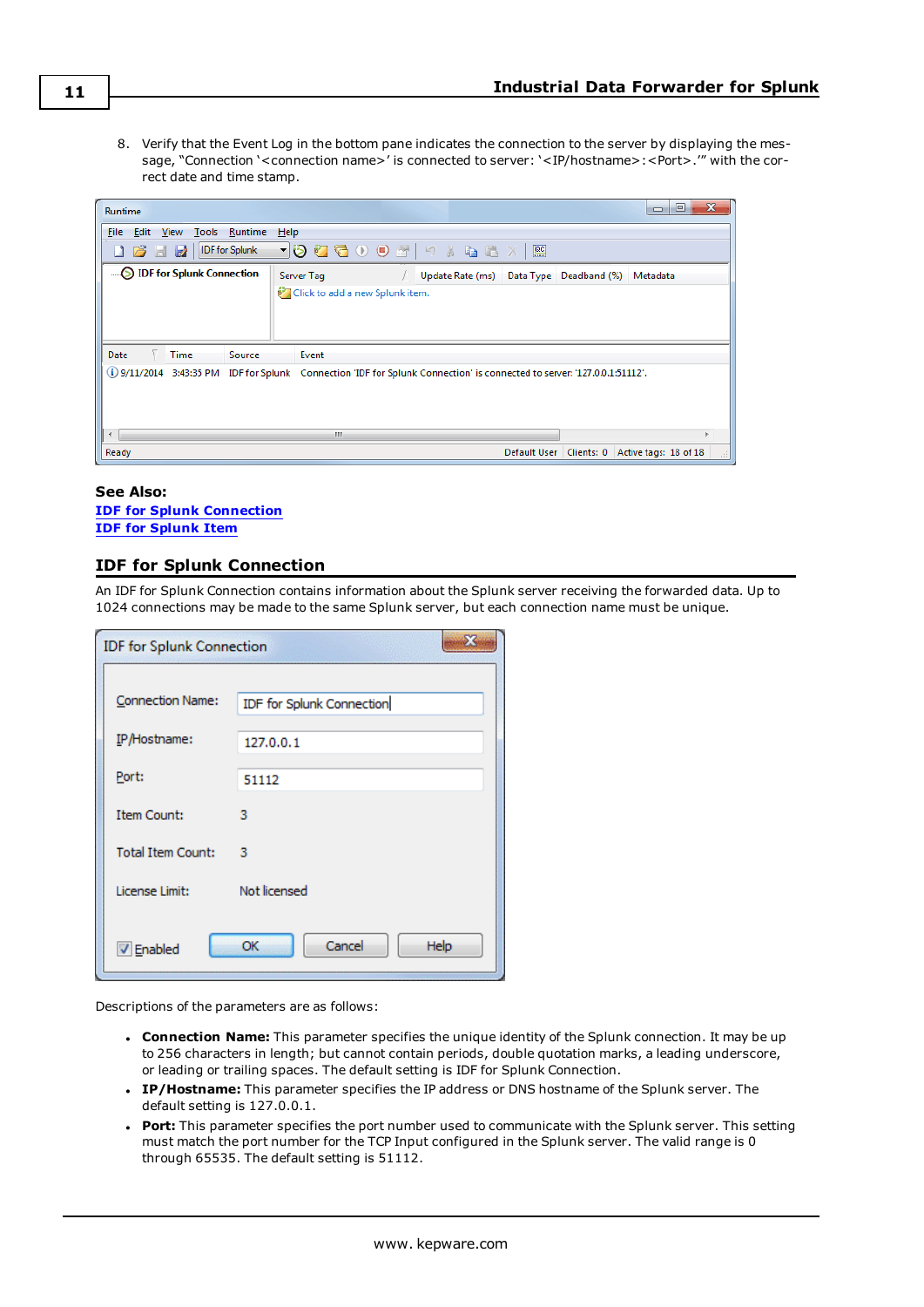- <span id="page-11-6"></span><span id="page-11-2"></span>**.** Item Count: This provides the total number of Splunk items currently in this connection.
- <sup>l</sup> **Total Item Count:** This provides the total number of Splunk items in the project. This equals the sum of each connection's Item Count.
- <span id="page-11-3"></span>**License Limit:** This provides the maximum number of active Splunk items allowed by the active product license. Please contact [Sales](http://www.kepware.com/contact/sales.asp) or [Support](http://www.kepware.com/contact/technical-support.asp) for more information about licensing and to manage the license limits.
- <span id="page-11-1"></span>**Enabled:** When checked, this option allows forwarding of data for the Splunk items. When unchecked, data is not retained or forwarded to the Splunk server. The default setting is checked.

**Note**: If the IP/Hostname or port is changed after the connection is created, only values that were previously buffered or change after the modification are delivered to the new endpoint.

### <span id="page-11-0"></span>**Creating a New Splunk Item**

To specify a server tag and the properties used to forward this data to the Splunk server, follow the steps below.

<span id="page-11-4"></span>1. Right-click on the new connection and select **New Splunk item**. To add several new Splunk items at once, select **New Splunk items**.



<span id="page-11-5"></span>2. In the IDF for Splunk Item dialog, click the Browse (**…**) button to open the Tag Browser.

| <b>Tag Browser</b>                                                              |         |                                                 |  |                      |             |  |  |  |
|---------------------------------------------------------------------------------|---------|-------------------------------------------------|--|----------------------|-------------|--|--|--|
| Include system/internal tag groups                                              |         | Tag Name                                        |  | Data Type            | Description |  |  |  |
| <b>A Simulator</b><br>Statistics<br><b>Dr</b> System<br>in SimDevice1<br>System | A.<br>Ė | SimTag1<br><b>Ø</b> SimTag2<br><b>Ø</b> SimTag3 |  | Word<br>Word<br>Word |             |  |  |  |
| $\Box$ SimGroup1                                                                |         |                                                 |  |                      |             |  |  |  |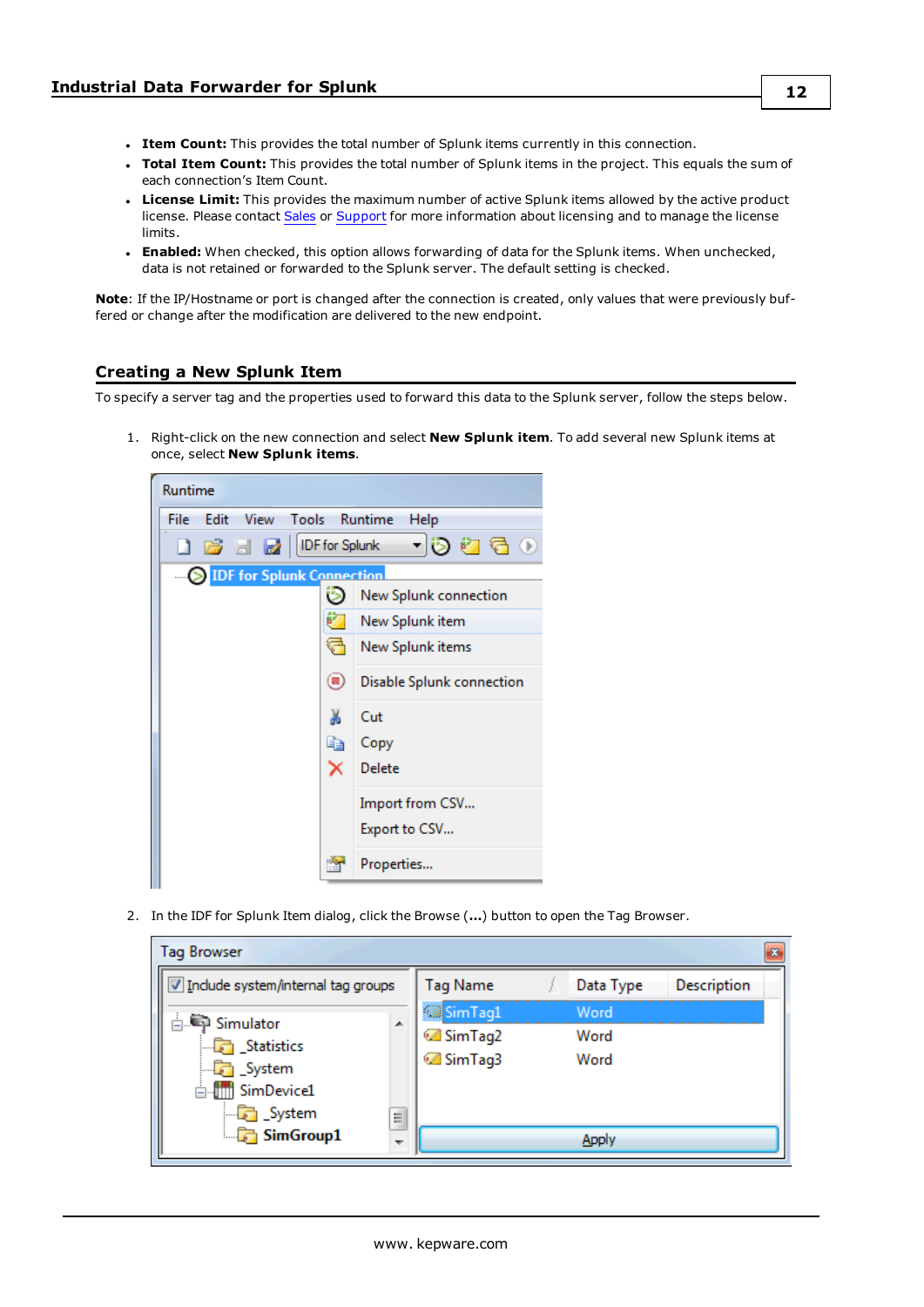- <span id="page-12-0"></span>3. Use the Tag Browser to locate and select the tag for the new item. Once finished, click **Apply**.
- 4. Specify the Update Rate, Deadband, Only on Data changes or Every Scan, and optional Metadata for the new item(s).

| <b>IDF</b> for Splunk Item |                        |      |
|----------------------------|------------------------|------|
| Server Tag:                |                        |      |
| Update Rate (ms):          | ÷<br>1000              |      |
| Publish                    |                        |      |
|                            | O Only on Data Changes |      |
|                            | Deadband (%):<br>0     |      |
| <b>Every scan</b>          |                        |      |
|                            |                        |      |
| Metadata:                  |                        | A.   |
|                            | Cancel<br>OK           | Help |

- 5. Once finished, click **OK**.
- 6. Verify that the new item appears correctly in the Detail View.

| Runtime                                                                                                                   |                                                                                                                                                                                                                                                                                                                                                                                                                          |                                         |      |                           | ▣<br>$\Box$         | $\mathbf{x}$ |
|---------------------------------------------------------------------------------------------------------------------------|--------------------------------------------------------------------------------------------------------------------------------------------------------------------------------------------------------------------------------------------------------------------------------------------------------------------------------------------------------------------------------------------------------------------------|-----------------------------------------|------|---------------------------|---------------------|--------------|
| View<br>Tools Runtime<br>Edit<br>File                                                                                     | Help                                                                                                                                                                                                                                                                                                                                                                                                                     |                                         |      |                           |                     |              |
| <b>IDF</b> for Splunk<br>$\begin{array}{c} \text{I} \text{B} \text{C} \text{C} \end{array}$                               | $\neg \textbf{0} \textbf{0} \textbf{1} \textbf{0} \textbf{0} \textbf{0} \textbf{1} \textbf{1} \textbf{0} \textbf{0} \textbf{1} \textbf{0} \textbf{1} \textbf{0} \textbf{1} \textbf{0} \textbf{1} \textbf{0} \textbf{1} \textbf{0} \textbf{1} \textbf{0} \textbf{1} \textbf{0} \textbf{1} \textbf{0} \textbf{1} \textbf{0} \textbf{1} \textbf{1} \textbf{1} \textbf{1} \textbf{1} \textbf{1} \textbf{1} \textbf{1} \text$ |                                         |      |                           |                     |              |
| DE for Splunk Connection                                                                                                  | Server Tag                                                                                                                                                                                                                                                                                                                                                                                                               | Update Rate (ms) Data Type Deadband (%) |      |                           | Metadata            |              |
|                                                                                                                           | Simulators.Sim1.Ramp1 1000                                                                                                                                                                                                                                                                                                                                                                                               |                                         | Word | None                      | MachineID="C42"     |              |
|                                                                                                                           |                                                                                                                                                                                                                                                                                                                                                                                                                          |                                         |      |                           |                     |              |
| Date<br><b>Time</b><br>Source                                                                                             | Event                                                                                                                                                                                                                                                                                                                                                                                                                    |                                         |      |                           |                     |              |
| (i) 9/11/2014 3:43:35 PM IDF for Splunk Connection 'IDF for Splunk Connection' is connected to server: '127.0.0.1:51112'. |                                                                                                                                                                                                                                                                                                                                                                                                                          |                                         |      |                           |                     |              |
|                                                                                                                           |                                                                                                                                                                                                                                                                                                                                                                                                                          |                                         |      |                           |                     |              |
| m.<br>$\overline{ }$                                                                                                      |                                                                                                                                                                                                                                                                                                                                                                                                                          |                                         |      |                           |                     |              |
| Ready                                                                                                                     |                                                                                                                                                                                                                                                                                                                                                                                                                          |                                         |      | Default User   Clients: 0 | Active tags: 1 of 1 | 进            |

**See Also: IDF for Splunk [Connection](#page-10-0) [Multiple](#page-15-0) Splunk Items**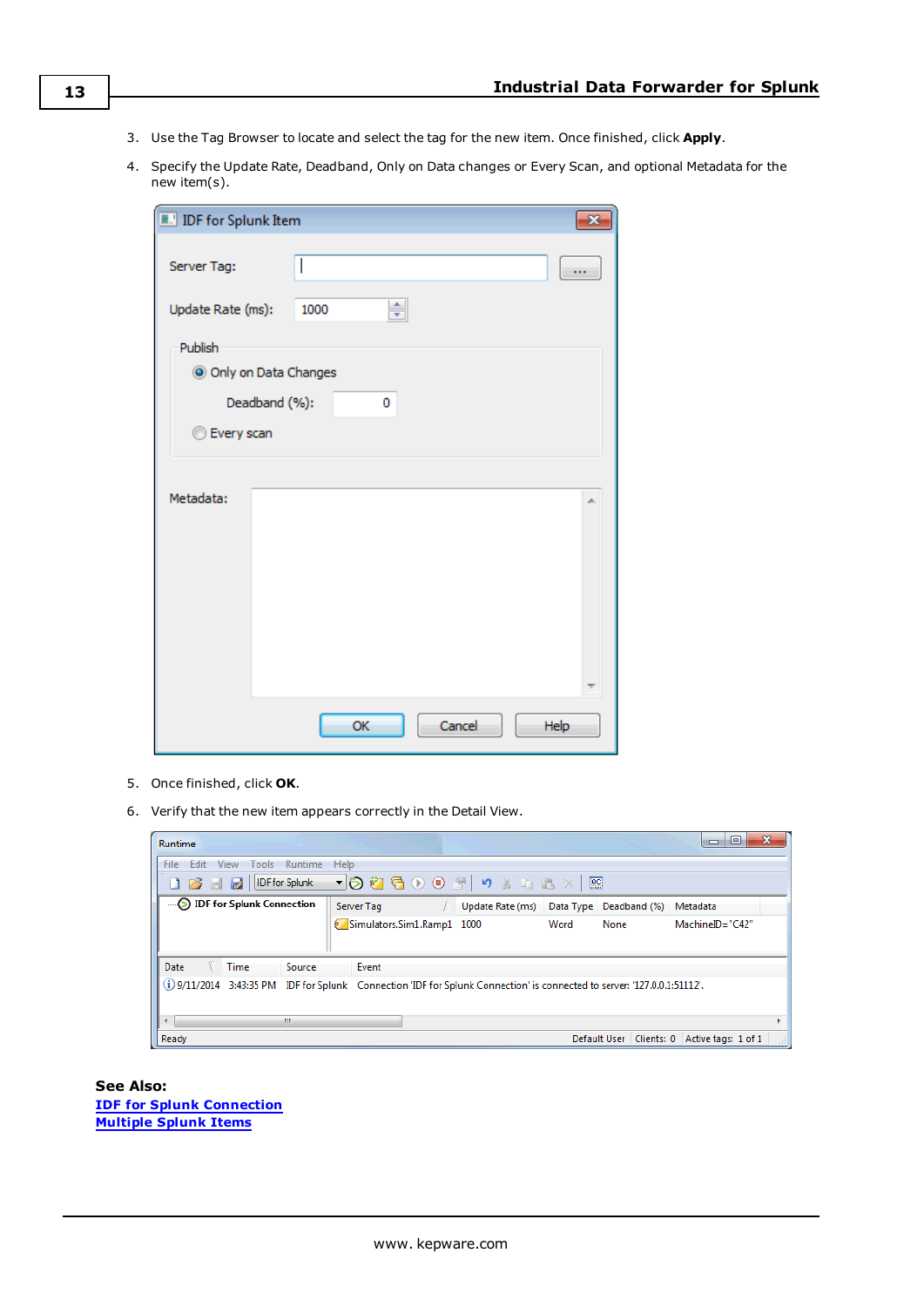### <span id="page-13-0"></span>**Tag Browser**

| <b>Tag Browser</b>                                                                                                                                                                                                                                                                                                                                                                       |                                                                                                                                                                                                       |                                                                                                                                                                                | B                  |
|------------------------------------------------------------------------------------------------------------------------------------------------------------------------------------------------------------------------------------------------------------------------------------------------------------------------------------------------------------------------------------------|-------------------------------------------------------------------------------------------------------------------------------------------------------------------------------------------------------|--------------------------------------------------------------------------------------------------------------------------------------------------------------------------------|--------------------|
| I Include system/internal tag groups                                                                                                                                                                                                                                                                                                                                                     | <b>Tag Name</b>                                                                                                                                                                                       | Data Type                                                                                                                                                                      | <b>Description</b> |
| <b>AdvancedTags</b><br>Custom Alarms<br><b>DataLogger</b><br><b>EFMExporter</b><br><b>E</b> IDF_for_Splunk<br>LocalHistorian<br><b>Condeconnector</b><br>Ξ<br>Redundancy<br><b>Comp</b> _SNMP Agent<br><b>B</b> System<br>Channell_IEC101<br><b>CommunicationSerial</b><br><b>Statistics</b><br><b>B</b> System<br>Channell_IEC104<br><b>Statistics</b><br>System<br><b>E-11 Device1</b> | FailedReads<br>FailedWrites<br>MaxPendingReads<br>MaxPendingWrites<br>PendingReads<br><b>E</b> PendingWrites<br><b></b> Reset<br>RxBytes<br>SuccessfulReads<br>Successful Writes<br><b>I</b> _TxBytes | <b>DWord</b><br><b>DWord</b><br><b>DWord</b><br><b>DWord</b><br><b>DWord</b><br><b>DWord</b><br><b>Boolean</b><br><b>DWord</b><br><b>DWord</b><br><b>DWord</b><br><b>DWord</b> |                    |
| <b>Co</b> _System<br>$\Box$ IEC_61850<br>٠<br>Ш<br>Þ                                                                                                                                                                                                                                                                                                                                     | ∢                                                                                                                                                                                                     | m<br><b>Apply</b>                                                                                                                                                              |                    |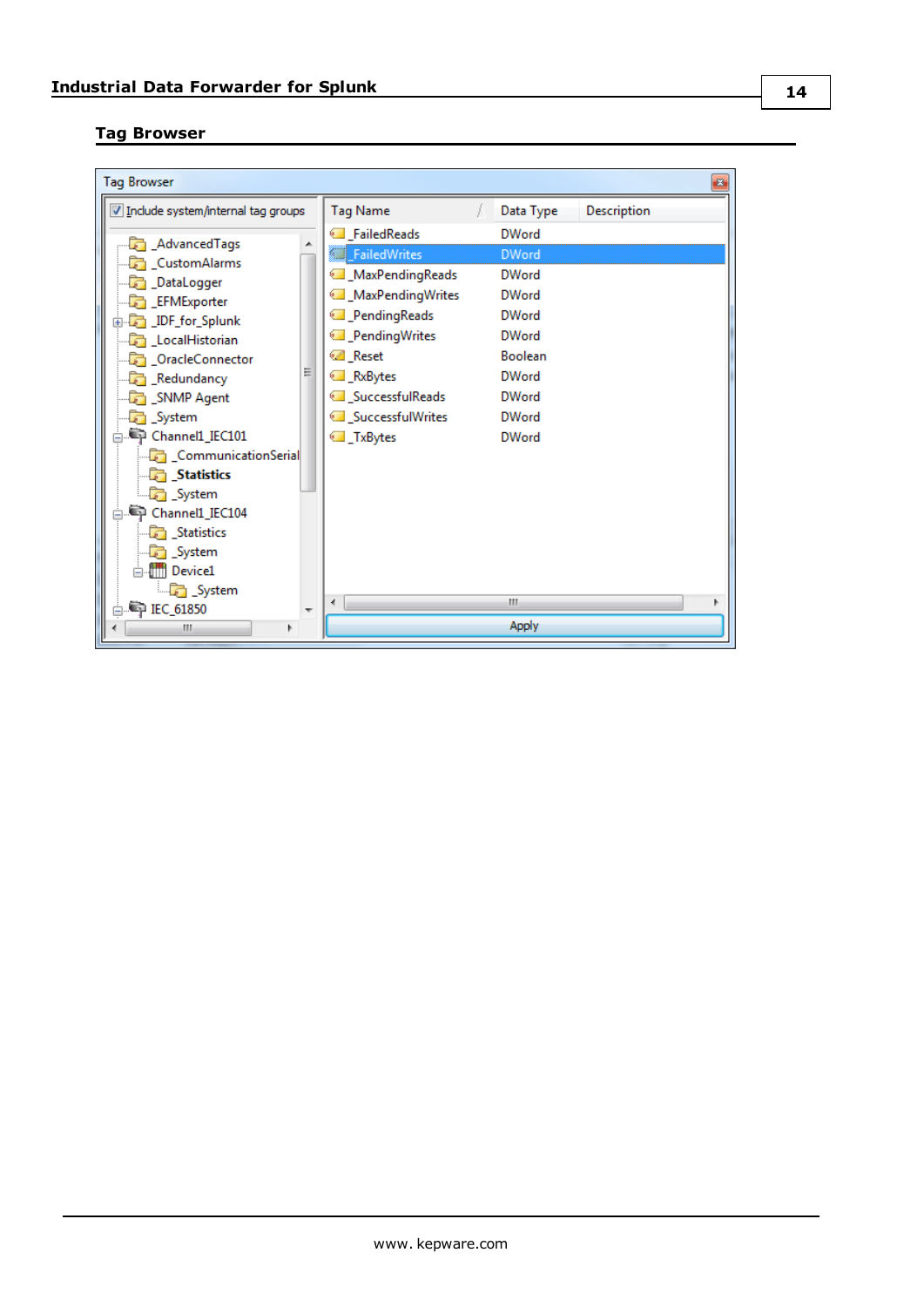### <span id="page-14-0"></span>**IDF for Splunk Item**

The IDF for Splunk Item dialog, shown below, specifies a server tag and the properties used to forward this data to the Splunk server.

| <b>IDF</b> for Splunk Item |              |      |
|----------------------------|--------------|------|
| Server Tag:                | I            |      |
| Update Rate (ms):          | ÷<br>1000    |      |
| Publish                    |              |      |
| O Only on Data Changes     |              |      |
| Deadband (%):              | 0            |      |
| <b>Every scan</b>          |              |      |
|                            |              |      |
| Metadata:                  |              | A.   |
|                            |              |      |
|                            |              |      |
|                            |              |      |
|                            |              |      |
|                            |              |      |
|                            |              |      |
|                            | Cancel<br>OK | Help |

Descriptions of the parameters are as follows:

- <span id="page-14-3"></span><sup>l</sup> **Server Tag:** This parameter specifies the fully-qualified name of the referenced server tag for the new IDF for Splunk item. Specify the server tag manually or click the Browse **[\(…\)](#page-13-0)** button to use the **[Tag](#page-13-0) [Browser](#page-13-0)** to locate and select one. This parameter must contain at least one character that is not either an underscore ('\_') or a period ('.'). The maximum length of field is 256 characters. Dynamic addresses may also be used to specify a server tag (see server help for more information). **Note:** Each server tag may only be specified once per connection. The same server tag may be specified in multiple Splunk connections.
- <span id="page-14-4"></span>**· Update Rate:** This parameter specifies the minimum time interval that must elapse before the server tag may be scanned for changing data. The valid range is 10 to 99999 milliseconds (inclusive). The default setting is 1000 milliseconds.
- <span id="page-14-2"></span><span id="page-14-1"></span><sup>l</sup> **Only on Data Changes**: This option sends data to the Splunk endpoint only when there is a data change during the previous scan period.
	- **.** Deadband: This parameter specifies the tag value threshold as a percentage and is used to filter when updates are sent to the Splunk server. If the difference between the current value and the previous value of the server tag is greater than the specified percentage of the server tag's scaled range, the current value is forwarded to the Splunk server. If this difference is less than or equal to the specified percentage, the current value is not forwarded. If the server tag does not have a configured scaled range, the minimum or maximum values for the server tag's data type are used. The valid range is 0 through 100 percent. The default value is 0 (no deadband). If the Every scan option is enabled, deadband is disabled.

**Note:** If the server tag is of a data type that does not support deadband, then this value is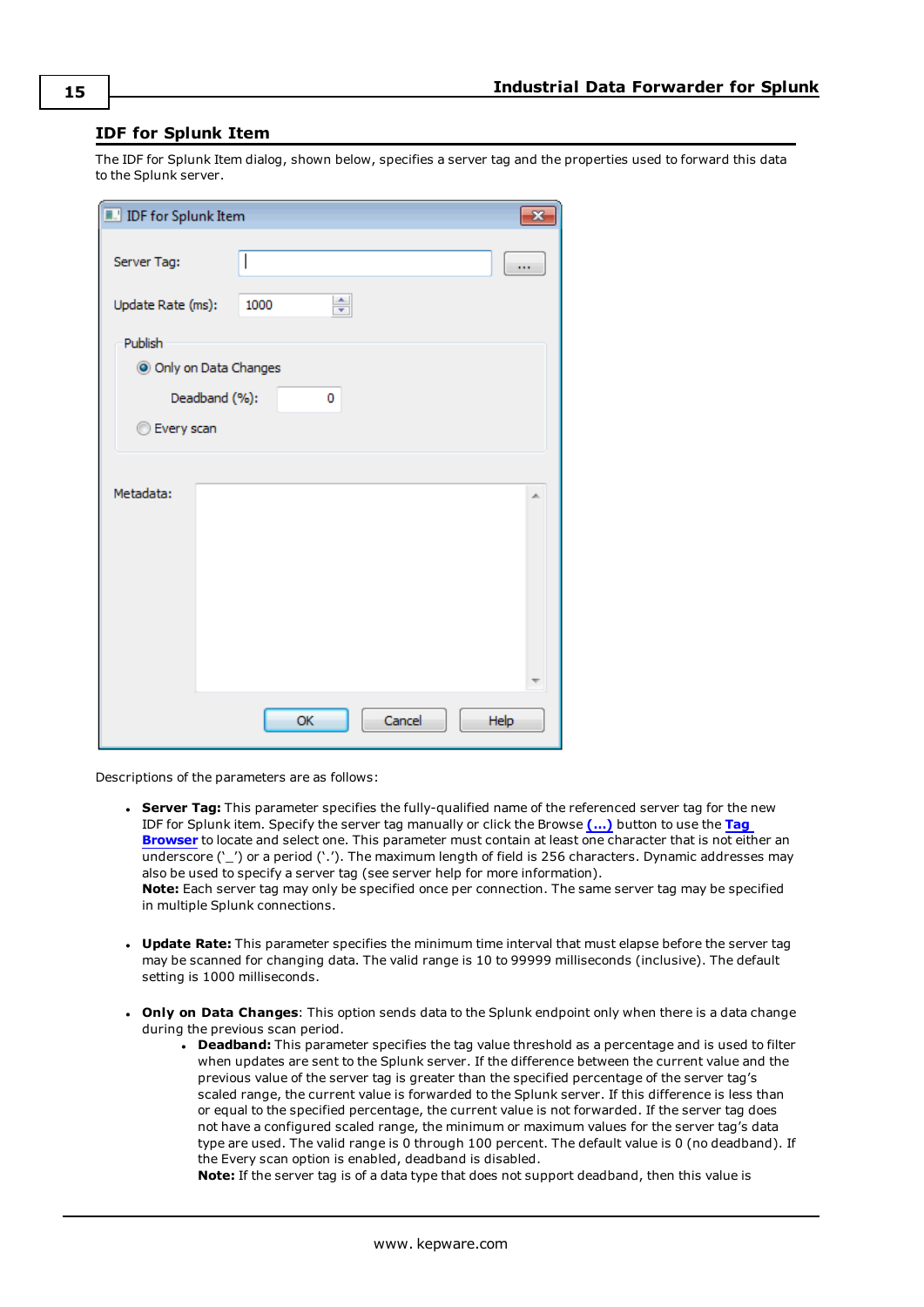ignored and "N/A" is displayed in the item list Deadband (%) column. Data types that do not support deadband include the String, Boolean, and Date.

- <span id="page-15-1"></span>**Every Scan**: This option sends data on every scan of the tag even if the value has not changed during the previous scan period.
- <span id="page-15-2"></span>**Metadata:** This optional parameter specifies additional string data sent to the Splunk server with each update for this item. The metadata may not contain backslash ("\") or line break/newline characters. Otherwise, this accepts any ANSI text string. Below is an example of an update string sent to the Splunk server with metadata:

*2014-07-10 14:17:25.049 +0000 Tag="Simulators.Sim1.Ramp1" Value="71" Quality="good" MachineID="C42"*

**Note:** Using the key-value pair format where key is a field name and value is the value of that field, allows for field extraction by the Splunk server. Key-value pairs should be separated by whitespace.

#### **See Also:**

**[Multiple](#page-15-0) Splunk Items [Creating](#page-11-0) a New Splunk Item**

### <span id="page-15-0"></span>**Multiple Splunk Items**

The IDF for Splunk Items dialog can be used to edit the Update Rate, Deadband, Publish Type, and Metadata properties for multiple items simultaneously.

To open the IDF for Splunk Items dialog; select the items to be edited, then right-click and select **Properties…**. The dialog can also be opened by selecting the items and then clicking the **Properties** button in the toolbar or selecting the **Edit | Properties…** menu option.

| <b>II.</b> IDF for Splunk Items   |                                                                          |   |
|-----------------------------------|--------------------------------------------------------------------------|---|
| items.                            | Use this dialog to specify common properties when adding multiple Splunk |   |
| Update Rate (ms):                 | 1000                                                                     |   |
| Publish<br>O Only on Data Changes |                                                                          |   |
| Deadband (%):                     | ٥                                                                        |   |
| Every scan                        |                                                                          |   |
| Metadata:                         |                                                                          | × |
|                                   |                                                                          |   |
|                                   | Cancel<br>OK<br>Help                                                     |   |

Any values entered in this dialog are applied to all of the selected items, overwriting existing values. To preserve existing values for a property, leave that field blank. For more information on these properties and restrictions on their values, see **IDF for [Splunk](#page-14-0) Item**.

**See Also: IDF for [Splunk](#page-14-0) Item**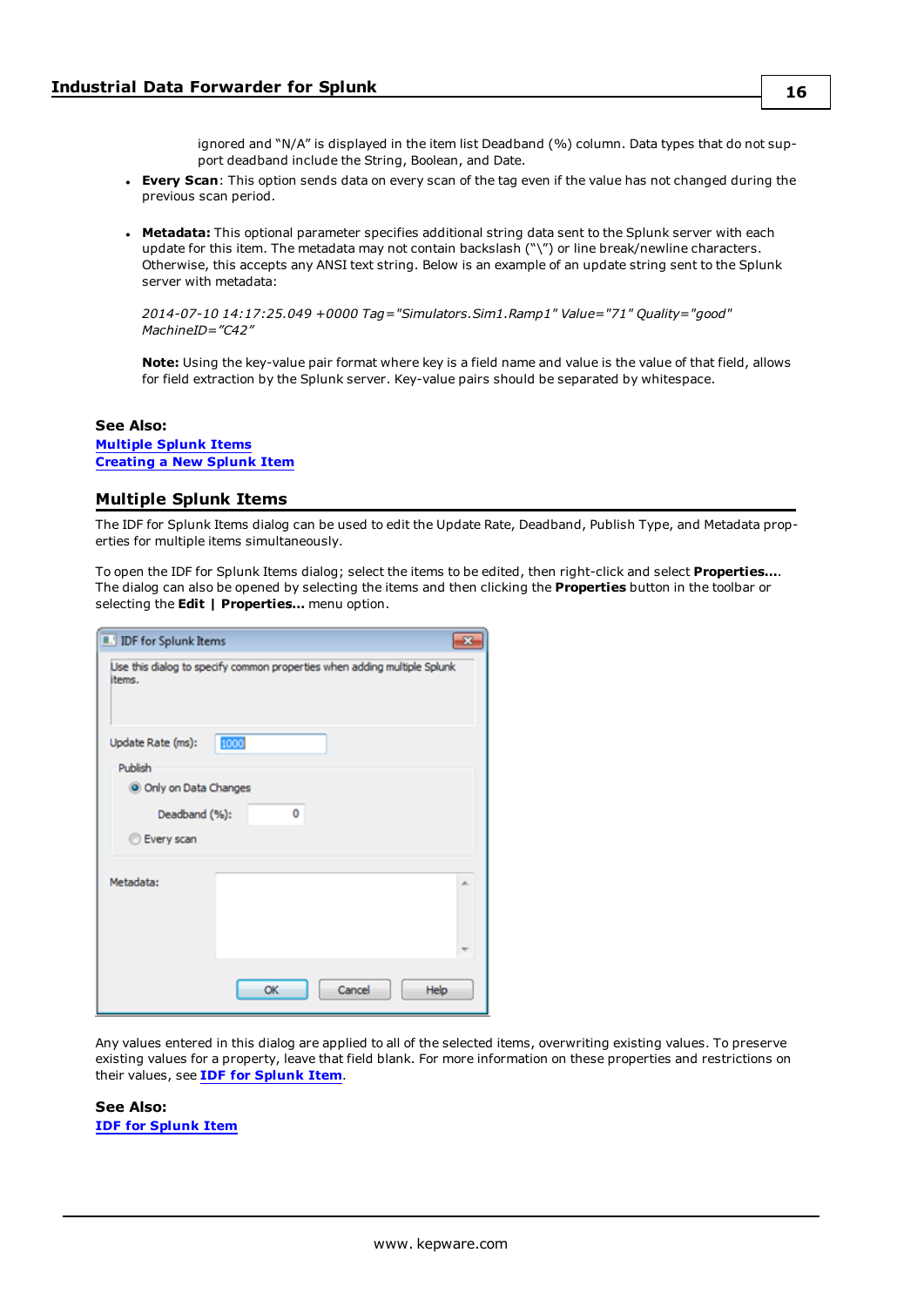### <span id="page-16-1"></span><span id="page-16-0"></span>**Importing / Exporting CSV Files**

The Industrial Data Forwarder for Splunk supports importing and exporting a connection's items using a Comma-Separated Value (CSV) file. This allows users to edit the properties of a connection's items using external tools or to move Splunk items between connections and/or server instances. The easiest way to create an import CSV file is to export one to use as a template.

<span id="page-16-5"></span>**Note:** CSV Export does not export the connection's settings.

### **Creating a Template**

- 1. Select an IDF for Splunk Connection.
- 2. Right-click on the connection to select it.
- 3. Choose **Export to CSV**.
- 4. Name and save the CSV file to the desired location.
- 5. View or edit this CSV file outside the software or import it to another instance.

| Runtime                         |                           |
|---------------------------------|---------------------------|
| Edit View Tools Runtime<br>File | Help                      |
| <b>DES EN IDE for Splunk</b>    | - 100 0                   |
| <b>DE</b> For Splunk Connection |                           |
|                                 | New Splunk connection     |
|                                 | New Splunk item           |
|                                 | New Splunk items          |
| ◉                               | Disable Splunk connection |
| ¥                               | Cut                       |
| eb.                             | Copy                      |
| x                               | Delete                    |
|                                 | Import from CSV           |
|                                 | Export to CSV             |
|                                 | Properties                |

### <span id="page-16-2"></span>**CSV File Format**

- Lines beginning with a semicolon ";" are considered comments.
- In The CSV header must be unchanged from the template (including the commented section).
- <sup>l</sup> Field titles in the header may be in any order, but Metadata must be the final field. Everything from the beginning of a Metadata field until the end of line (EOL) is considered Metadata.
- The "Server Tag" column is the only required field.
- Splunk items are assigned the default property value for any optional field that is blank or missing and a warning appears in the Event Log.
- Each record must be on its own line.

### <span id="page-16-3"></span>**Exporting a Connection Item List**

Exporting generates a CSV file that contains a list of Splunk items and their associated parameters (Server Tag, Update Rate, Deadband, Metadata) from the selected connection.

### <span id="page-16-4"></span>**Importing a CSV File into a Connection**

**17**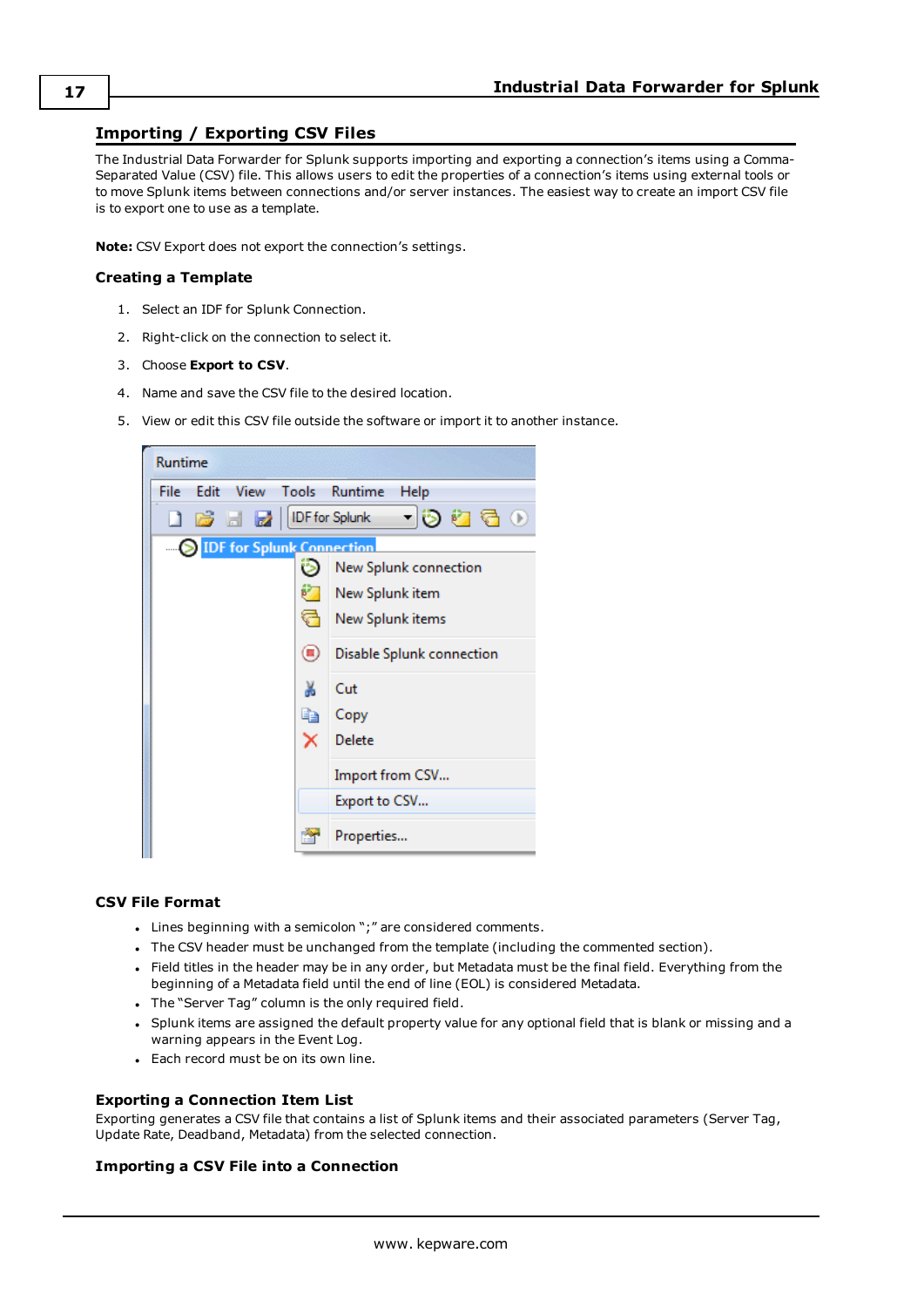A CSV file can be imported into the IDF for Splunk plug-in by right-clicking on the desired connection and selecting **Import from CSV**. This adds the tags specified in the CSV file to the connection. If a tag already exists in the connection, its properties are overwritten with the values from the CSV file.

| Runtime                            |                                                                                   |
|------------------------------------|-----------------------------------------------------------------------------------|
| Edit<br><b>View</b><br><b>File</b> | Tools Runtime<br>Help                                                             |
| <b>I</b> B I DF for Splunk         | - 192300                                                                          |
| — SIDF for<br>ő<br>◉               | New Splunk connection<br>New Splunk item<br>New Splunk items                      |
| Ж<br>E)                            | Disable Splunk connection<br>Cut<br>Ctrl+X<br>$Ctrl + C$<br>Copy<br>Delete<br>Del |
|                                    | Import from CSV<br>Export to CSV<br>Properties                                    |

### <span id="page-17-0"></span>**Using Other Characters as the Delimiter**

For information on specifying a character to use as the server-specified delimiter, refer to **Options – General** in the server help file.

When using a CSV file that does not use a comma or semicolon delimiter, perform a search-and-replace on the delimiter in the CSV file and replace the delimiter with a comma or semicolon.

#### **See Also:**

**IDF for Splunk [Connection](#page-10-0) Creating a new Splunk [Connection](#page-9-0) IDF for [Splunk](#page-14-0) Item**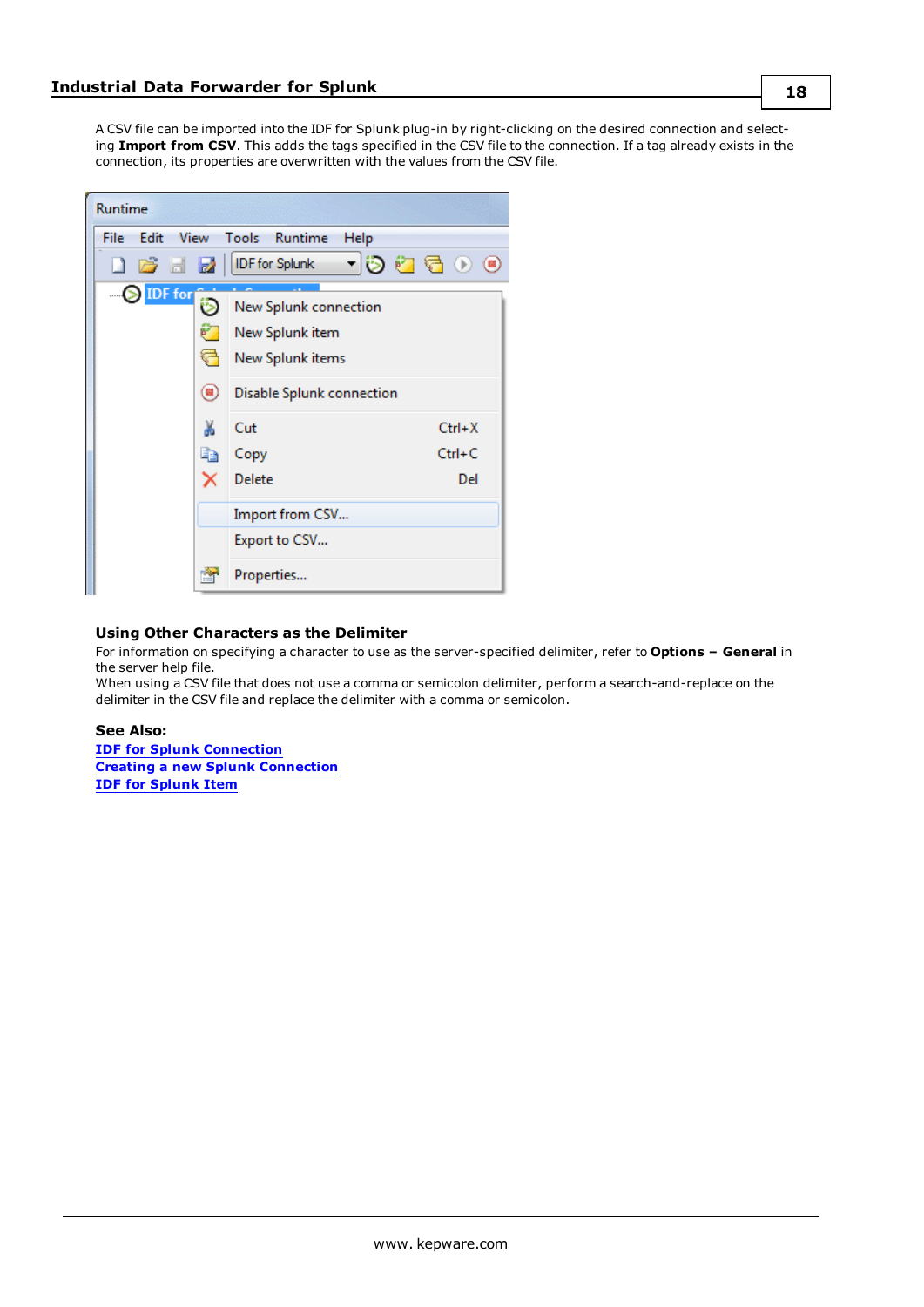### <span id="page-18-0"></span>**Warning and Error Messages**

<span id="page-18-2"></span>The following messages may be generated. Click on the link for a description of the message.

#### **Warnings**

**Dropping data for connection <connection> (server: [<IP/hostname>:<port>\),](#page-19-1) the maximum queue is <size>. Slow down the data collection rate or verify the server is [responsive.](#page-19-1) Error importing CSV item record [<number>.](#page-20-1) Deadband <value> is invalid, setting to <new value>. Error importing CSV item record [<number>.](#page-20-3) Deadband <value> is out of range, setting to <value>. Error importing CSV item record [<number>.](#page-20-2) No Deadband value found, setting to <value>. Error importing CSV item record [<number>.](#page-23-1) No Update Rate found, setting to <value>. Error importing CSV item record [<number>.](#page-22-0) Invalid Metadata string, setting to default value. Error importing CSV item record [<number>.](#page-22-3) Server Tag is invalid. Error importing CSV item record [<number>.](#page-23-2) Update Rate <value> is out of range, setting to <new [value>.](#page-23-2) Unable to send data for item <item> on connection [<connection>.](#page-25-0) The licensed item count of <limit> items has been [reached.](#page-25-0) Errors Connection <connection> failed to connect to server: [<IP/hostname>:<port>.](#page-19-0) Please verify this connection [information](#page-19-0) is correct and that the host can be reached. Error adding item** <item> **to connection** [<connection>.](#page-19-2)

<span id="page-18-1"></span>**Error adding item <item>. This item already exists in connection [<connection>.](#page-20-0)**

**Error [importing](#page-21-2) CSV data. Header fields are out of order. Metadata must be the final field.**

**Error [importing](#page-21-1) CSV data. Invalid CSV header.**

**Error importing CSV data. Memory [allocation](#page-21-3) failed.**

**Error [importing](#page-22-2) CSV data. No Splunk item records found in CSV file.**

**Error importing CSV header [information.](#page-21-0) Duplicate field name: <field>.**

**Error importing CSV header information. Missing field [identification](#page-22-1) record.**

**Error importing CSV header information. [Unrecognized](#page-23-0) field name: <field>.**

**Failed to export connection [<connection>](#page-24-0) to CSV.**

**Internal error [occurred](#page-24-2) while sorting the Splunk item list.**

**Failed to load XML project. Item <item> already exists in Splunk connection [<connection>.](#page-24-1)**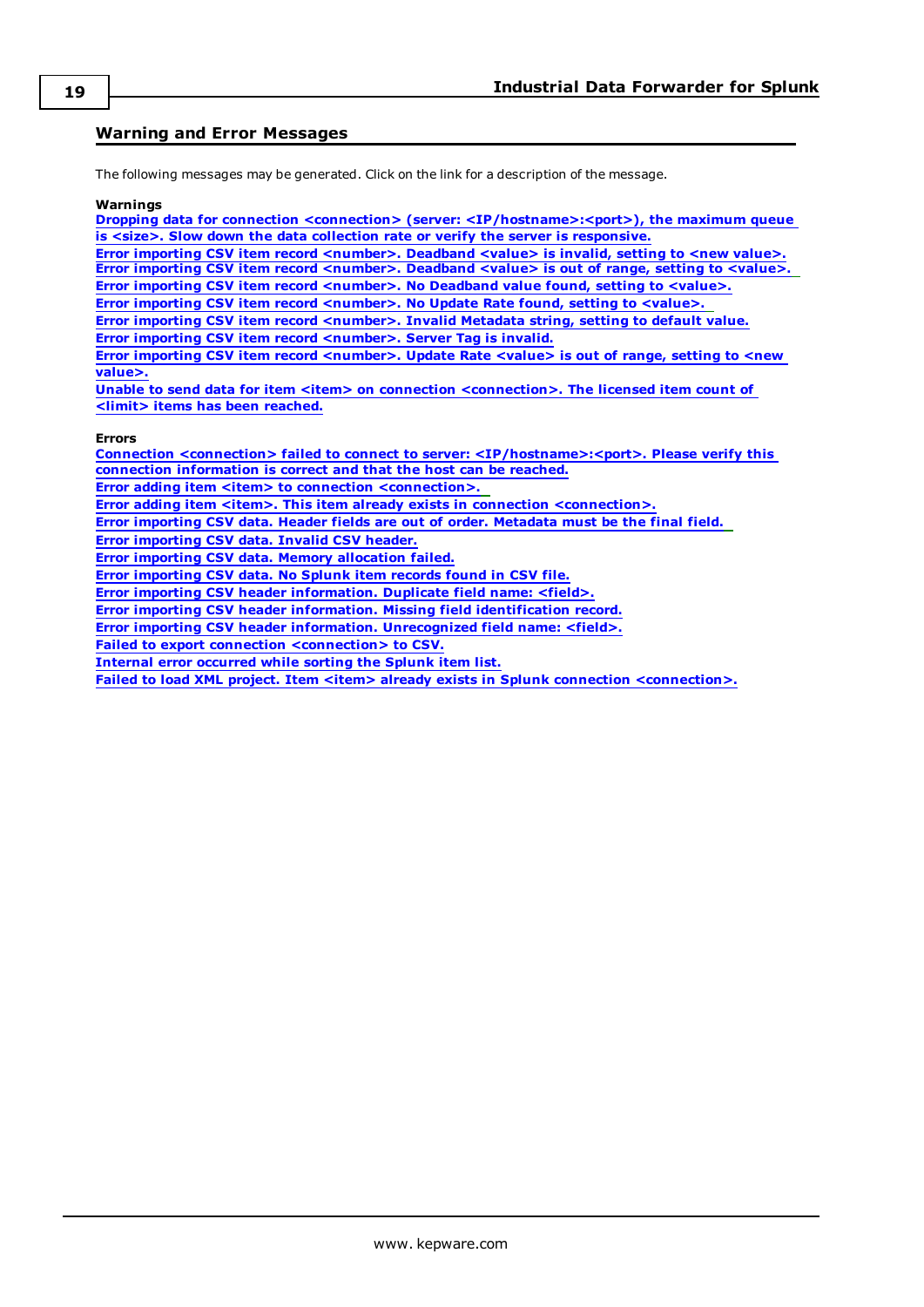### <span id="page-19-0"></span>**Connection <connection name> failed to connect to server: <IP/hostname>:<port>. Please verify this connection information is correct and that the host can be reached.**

### **Error Type:** Serious

### **Possible Cause:**

The IP/hostname and/or port configured in the IDF for Splunk Connection Properties may be incorrect or the Splunk server is not running.

### **Solution:**

- 1. Verify that the Splunk server is running.
- 2. Verify that the IP/ hostname and port of the Splunk server match those specified in the Splunk connection properties.

### **See Also: IDF for Splunk [Connection](#page-10-0)**

### <span id="page-19-1"></span>**Dropping data for connection <connection name> (server: <IP/ hostname>:<port>), the maximum queue is <size>. Slow down the data collection rate or verify the server is responsive.**

### **Error Type:**

Serious

### **Possible Cause:**

Server tag values are changing faster than updates can be sent to the Splunk server.

#### **Solution:**

- 1. Verify that the network connection to the Splunk server is not being congested by other sources.
- 2. Slow down the Update Rate on the IDF for Splunk items.
- 3. Decrease the number of Splunk items in the connection.

### **See Also:**

### <span id="page-19-2"></span>**IDF for [Splunk](#page-14-0) Item**

### **Error adding item <item> to connection <connection>.**

### **Error Type:**

Serious

### **Possible Cause:**

The Server Tag specified by this Splunk item is invalid or is not readable.

### **Solution:**

- 1. Add the Server Tag specified by this Splunk item to the project as a static tag.
- 2. Correct spelling or syntax errors in the item's fully qualified path to the Server Tag, where the syntax is Channel.Device.Tag.
- 3. Edit security policy settings to permit read access to the specified Server Tag.
- 4. Confirm that the data type of the referenced tag is supported.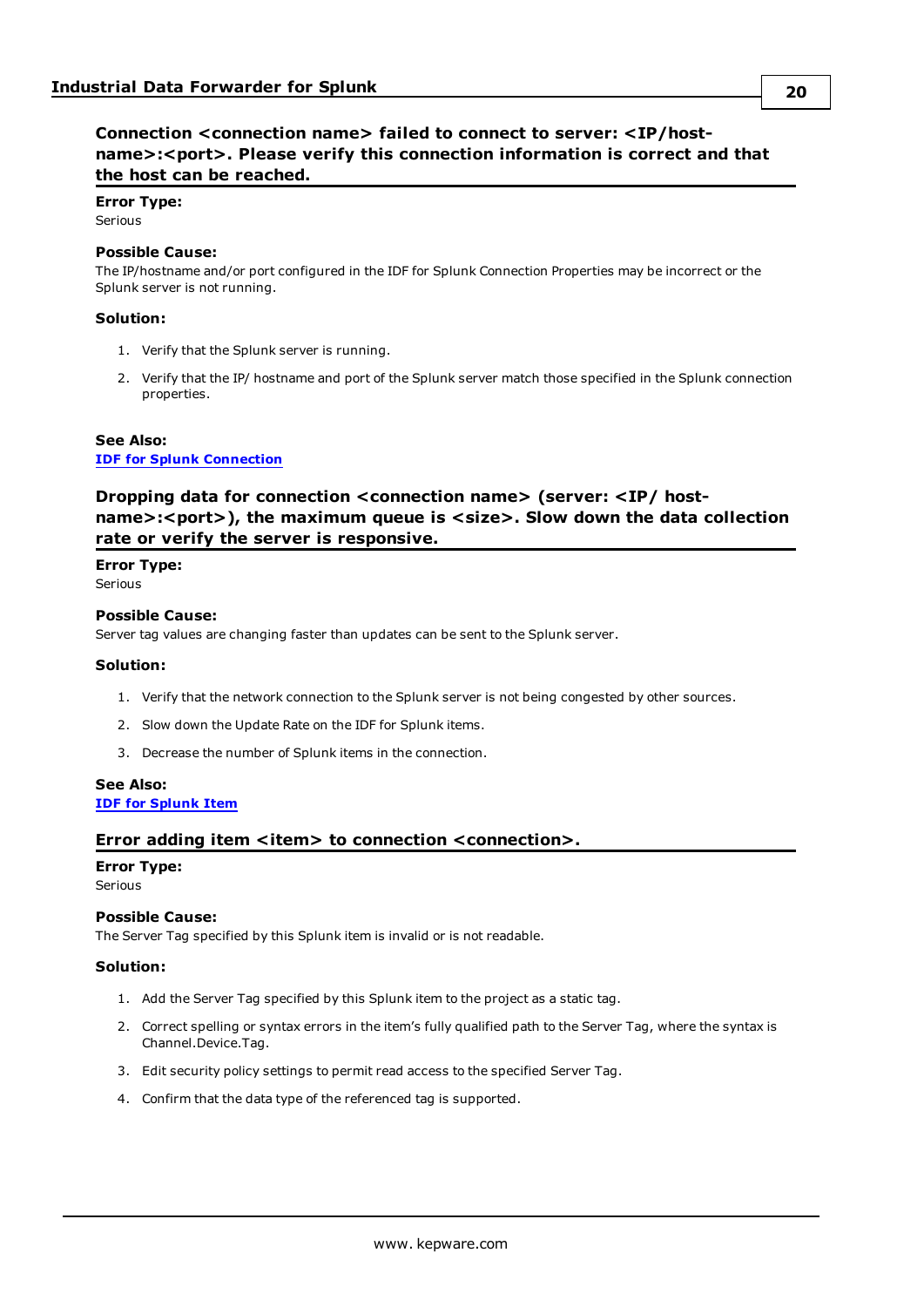### <span id="page-20-0"></span>Error adding item <item>. This item already exists in connection <con**nection>.**

### **Error Type:**

Serious

### **Possible Cause:**

A duplicate Splunk item cannot be added to the connection. A server tag may only be referenced once per connection.

### **Solution:**

- 1. Remove the existing item from the connection, then add the new item.
- 2. Edit the existing item to match the desired settings of the new item.

### <span id="page-20-1"></span>**Error** importing CSV item record <number>. Deadband <value> is invalid; set**ting** to <new value>.

### **Error Type:**

Warning

### **Possible Cause:**

The Deadband value for the CSV record is not a numeric value.

### **Solution:**

Verify that the Deadband value is a number between 0.0 and 100.0 (inclusive).

### **See Also: [Importing](#page-16-0) / Exporting CSV Files IDF for [Splunk](#page-14-0) Item**

### <span id="page-20-2"></span>**Error importing CSV item record <number>. No Deadband value found; setting to <value>.**

### **Error Type:**

Warning

**Possible Cause:** The CSV record doesn't have a value in the Deadband field.

### **Solution:**

- 1. Verify that the CSV file has a Deadband field in the file header.
- 2. Verify that the CSV record has a value in the Deadband field.

### **See Also:**

**[Importing](#page-16-0) / Exporting CSV Files IDF for [Splunk](#page-14-0) Item**

### <span id="page-20-3"></span>**Error importing CSV item record <number>. Deadband <value> is out of range; setting to <value>.**

### **Error Type:** Warning

### **Possible Cause:**

The Deadband value for the CSV record is outside the range of 0.0 – 100.0 (inclusive).

### **Solution:**

Update the Deadband value to be between 0.0 and 100.0 (inclusive).

#### **See Also:**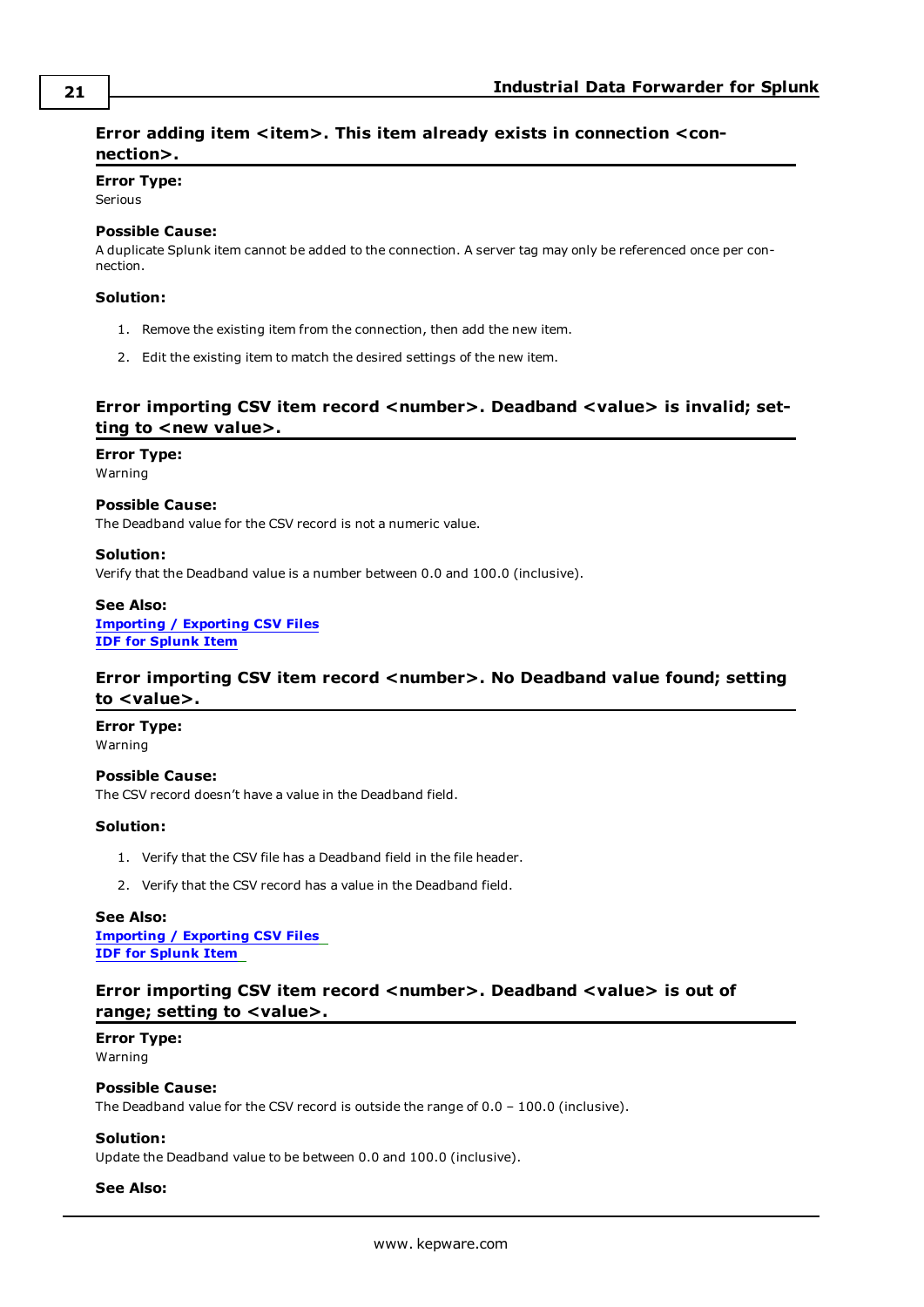**[Importing](#page-16-0) / Exporting CSV Files IDF for [Splunk](#page-14-0) Item**

### <span id="page-21-0"></span>**Error importing CSV header information. Duplicate field name: <field>.**

### **Error Type:**

Serious

### **Possible Cause:**

The CSV file header contains multiple instances of a field.

### **Solution:**

Verify that each field is only listed once in the CSV file header.

### **See Also: [Importing](#page-16-0) / Exporting CSV Files**

### <span id="page-21-1"></span>**Error importing CSV data. Invalid CSV header.**

#### **Error Type:**

Serious

### **Possible Cause:**

The header portion of the CSV file is missing or incorrect.

#### **Solution:**

- 1. Add or complete the CSV file with a valid header.
- 2. Verify that the CSV file header is in the correct format. See **[Importing](#page-16-0) / Exporting CSV Files** for instructions to generate a CSV template for the correct header format.

### **See Also:**

<span id="page-21-2"></span>**[Importing](#page-16-0) / Exporting CSV Files**

### **Error importing CSV data. Header fields are out of order. Metadata must be the final field.**

**Error Type:**

Serious

**Possible Cause:** The Metadata field is not the final field in the CSV file header.

#### **Solution:**

Correct the CSV file format so that the Metadata information is the final field.

### **See Also:**

<span id="page-21-3"></span>**[Importing](#page-16-0) / Exporting CSV Files**

### **Error importing CSV data. Memory allocation failed.**

### **Error Type:**

Serious

### **Possible Cause:**

Insufficient system resources.

#### **Solution:**

Verify that sufficient RAM and hard disk space are available or make additional resources available.

### **See Also:**

**[Importing](#page-16-0) / Exporting CSV Files**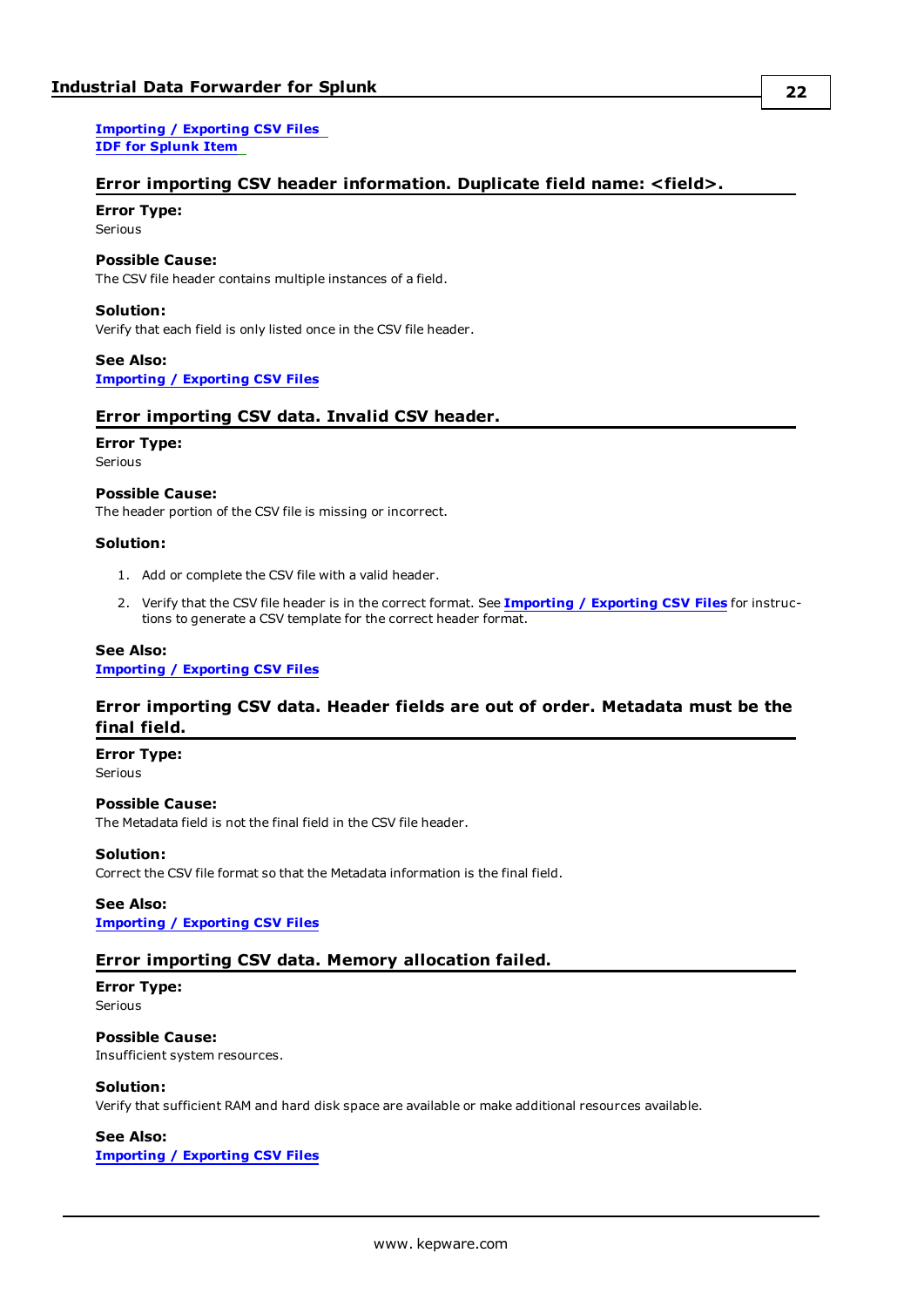### <span id="page-22-0"></span>**Error** importing CSV item record <number>. Invalid Metadata string, setting to **default value.**

### **Error Type:**

Warning

### **Possible Cause:**

The Metadata value for the CSV record contains backslashes or line break / newline characters.

### **Solution:**

Remove special characters from the Metadata value for the CSV record.

### **See Also: [Importing](#page-16-0) / Exporting CSV Files IDF for [Splunk](#page-14-0) Item**

### <span id="page-22-1"></span>**Error importing CSV header information. Missing field identification record.**

**Error Type:**

Serious

### **Possible Cause:**

The CSV file header does not contain any field identifiers.

### **Solution:**

- 1. Verify that the CSV file header contains at least the Server Tag field identifier.
- 2. Add or complete the CSV file with a valid header.

### **See Also:**

<span id="page-22-2"></span>**[Importing](#page-16-0) / Exporting CSV Files**

### **Error importing CSV data. No Splunk item records found in CSV file.**

### **Error Type:**

Warning

**Possible Cause:** The CSV file does not contain any Splunk item records.

### **Solution:**

- 1. Add valid Splunk item records to the CSV file.
- 2. Verify that the CSV file contains valid Splunk item records.
- 3. Verify that the CSV file header is in the correct format. See CSV Import/Export for instructions to generate a CSV template for the correct header format.

**See Also: IDF for [Splunk](#page-14-0) Item [Importing](#page-16-0) / Exporting CSV Files**

### <span id="page-22-3"></span>**Error importing CSV item record <number>. Server Tag is invalid.**

#### **Error Type:** Serious

### **Possible Cause:**

The Server Tag value in the CSV file is invalid or blank.

### **Solution:**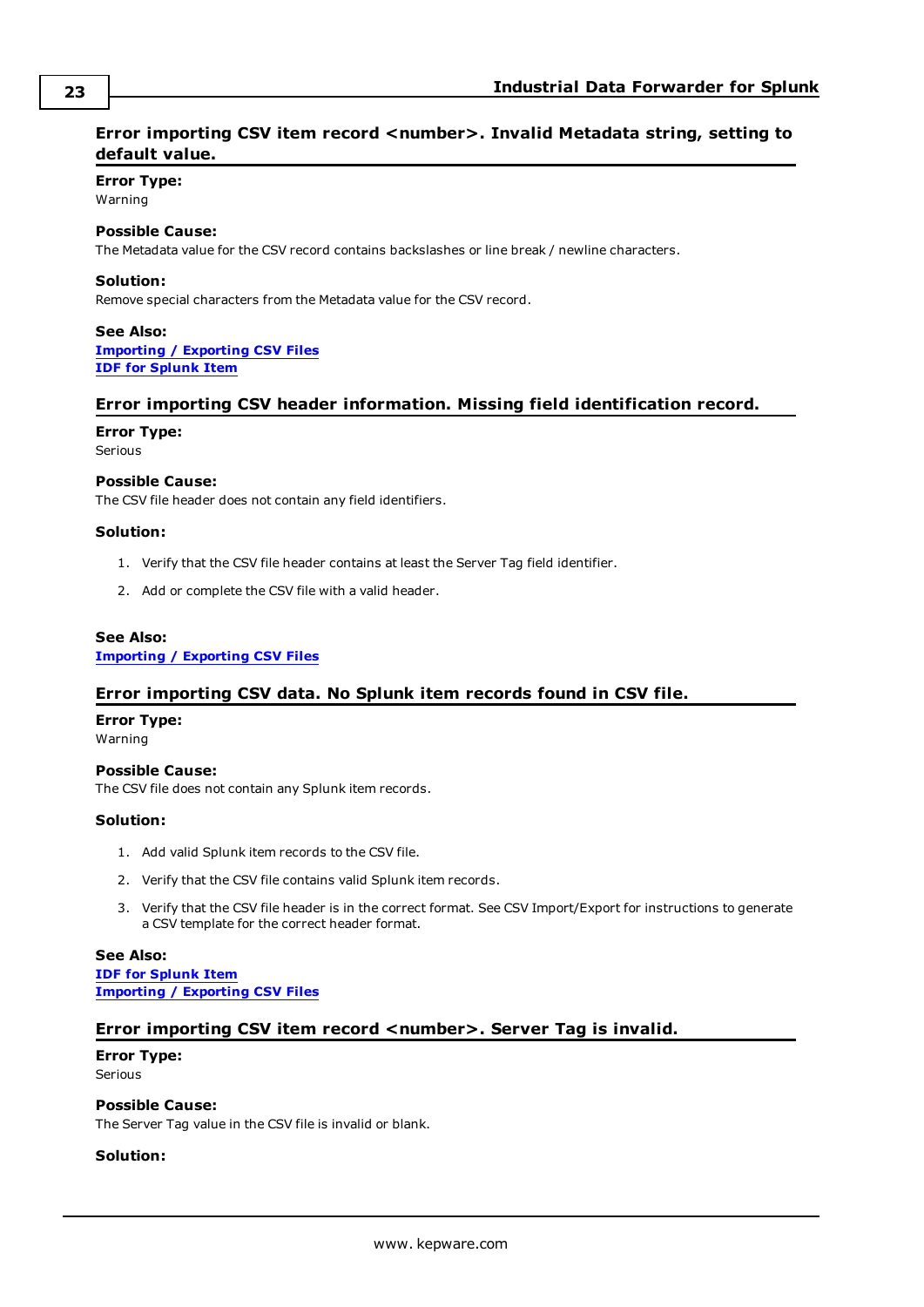- 1. Verify that the Server Tag value is not blank.
- 2. Verify that the Server Tag value contains at least one character other than underscores and periods.

### **See Also:**

**[Importing](#page-16-0) / Exporting CSV Files IDF for [Splunk](#page-14-0) Item**

### <span id="page-23-0"></span>**Error importing CSV header information. Unrecognized field name: <field>.**

#### **Error Type:**

Serious

### **Possible Cause:**

The CSV file header contains an unexpected field or one of the field names is misspelled.

### **Solution:**

- 1. Verify that each field name is spelled correctly (Server Tag, Update Rate, Deadband, Metadata).
- 2. Verify that the CSV file header does not contain any extra fields.
- 3. Add or complete the CSV file with a valid header.

### **See Also: [Importing](#page-16-0) / Exporting CSV Files**

### <span id="page-23-1"></span>**Error importing CSV item record <number>. No Update Rate found; setting to <value>.**

**Error Type:**

Warning

#### **Possible Cause:**

The CSV record does not have a value in the Update Rate field.

#### **Solution:**

- 1. Verify that the CSV file has an Update Rate field in the file header.
- 2. Verify that the CSV record has a value in the Update Rate field.

#### **See Also:**

**[Importing](#page-16-0) / Exporting CSV Files IDF for [Splunk](#page-14-0) Item**

### <span id="page-23-2"></span>**Error importing CSV item record <number>. Update Rate <value> is out of range; setting to <new value>.**

**Error Type:** Warning

### **Possible Cause:** The Update Rate value for the CSV record is outside the allowable range or is not an integer value.

### **Solution:**

Verify that the Update Rate value for this record is an integer between 10 and 99,999 (inclusive).

### **See Also:**

**[Importing](#page-16-0) / Exporting CSV Files IDF for [Splunk](#page-14-0) Item**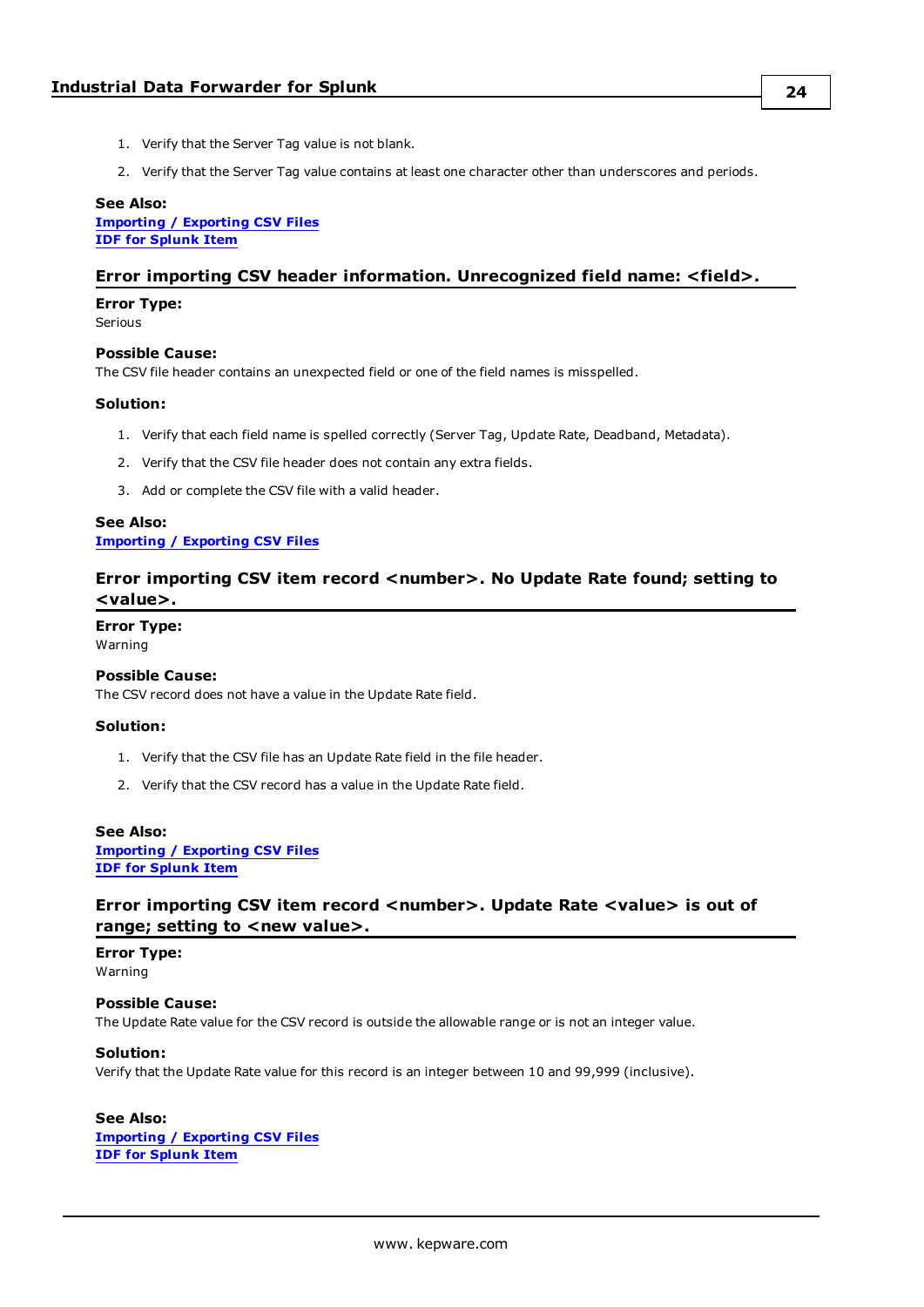### <span id="page-24-0"></span>**Failed to export connection <connection> to CSV.**

### **Error Type:**

Serious

### **Possible Cause:**

- 1. The user may not have permission to write to the selected export location.
- 2. The system may have insufficient disk space to create the CSV file.

### **Solution:**

- 1. Verify that the user has permission to write to the selected location.
- 2. Change the export location to one where the user has write permissions.
- 3. Verify that sufficient system resources are available to create the file.

### **See Also:**

<span id="page-24-1"></span>**[Importing](#page-16-0) / Exporting CSV Files**

### **Failed to load XML project. Item <item> already exists in Splunk connection <connection>.**

### **Error Type:**

Serious

### **Possible Cause:**

There are duplicate Splunk items defined in the XML project file.

### **Solution:**

Edit the project file to remove duplicate items. See below for an example of a duplicated Splunk item in XML.

| <idf splunk:splunkitems=""></idf>                           |
|-------------------------------------------------------------|
| <idf splunk:splunkitem=""></idf>                            |
| <idf splunk:name="">Simulators Sim1 Ramp1</idf>             |
| <idf splunk:taq=""><mark>Simulators.Sim1.Ramp1</mark></idf> |
| <idf splunk:updateratems="">1000</idf>                      |
| <idf splunk:deadband="">0.000000</idf>                      |
| <idf splunk:metadata="">MachineID="C24"</idf>               |
|                                                             |
| <idf splunk:splunkitem=""></idf>                            |
| <idf splunk:name="">Simulators Sim2 Ramp4</idf>             |
| <idf splunk:taq="">Simulators.Sim2.Ramp4</idf>              |
| <idf splunk:updateratems="">900</idf>                       |
| <idf splunk:deadband="">0.000000</idf>                      |
| <idf splunk:metadata="">MachineID="C24"</idf>               |
|                                                             |
| <idf splunk:="" splunkitem=""></idf>                        |
| <idf splunk:name="">Simulators Sim1 Ramp1</idf>             |
| <idf splunk:tag=""><mark>Simulators.Sim1.Ramp1</mark></idf> |
| <idf splunk:updateratems="">850</idf>                       |
| <idf splunk:deadband="">0.000000</idf>                      |
| <idf splunk:metadata="">MachineID="C24"</idf>               |
|                                                             |
|                                                             |

### <span id="page-24-2"></span>**Internal error occurred while sorting the Splunk item list.**

### **Error Type:**

Serious

### **Possible Cause:**

Insufficient system resources.

### **Solution:**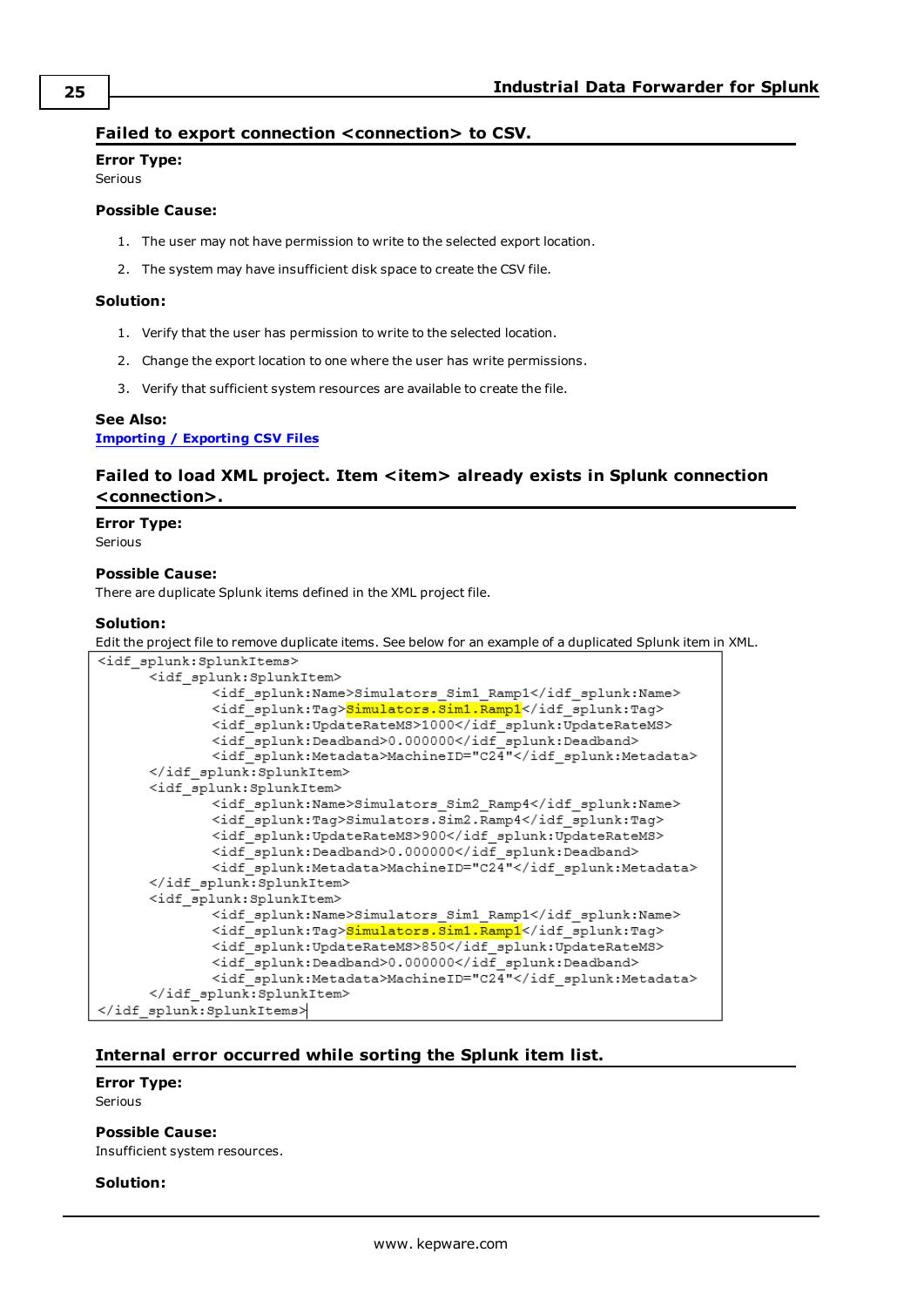- 1. Verify that sufficient system resources are available.
- 2. Shut down and restart the server configuration software.

### **See Also:**

<span id="page-25-0"></span>**[Importing](#page-16-0) / Exporting CSV Files**

### **Unable to send data for item <item> on connection <connection>. The licensed item count of <limit> items has been reached.**

### **Error Type:**

Serious

### **Possible Cause:**

More items have been added to the plug-in than are allowed by the installed IDF for Splunk license.

### **Solution:**

- 1. Remove Splunk items from the connection(s).
- 2. License the IDF for Splunk plug-in with a higher item limit.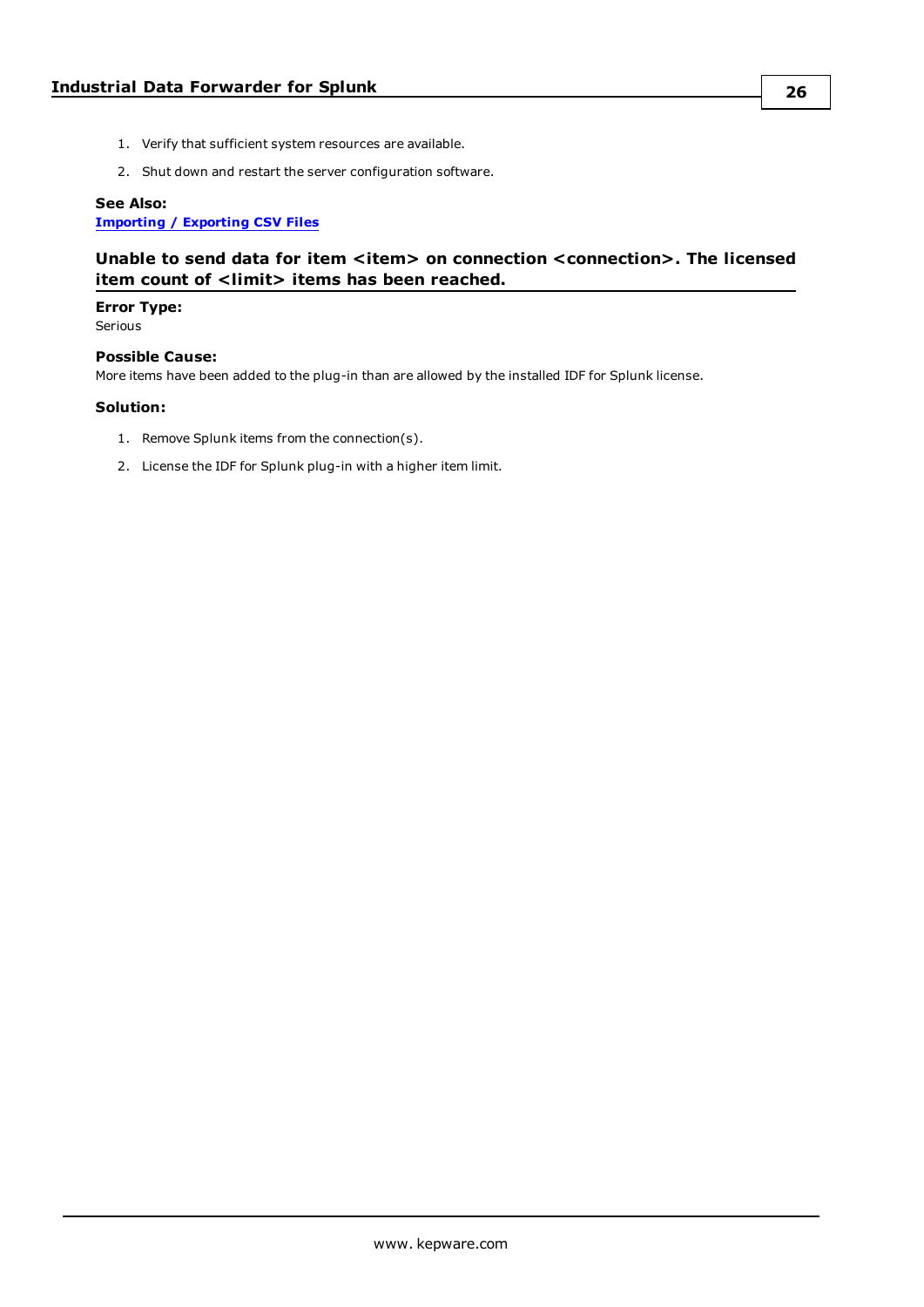# <span id="page-26-0"></span>**Index**

### **A**

Adding Items [6](#page-5-0) Adding the Connection [5](#page-4-1)

### **C**

Comma-Separated Value (CSV) [17](#page-16-1) Connection failed to connect to server. Please verify this connection information is correct and that the host can be reached. [20](#page-19-0) Connection Name [11](#page-10-1) Connection View [4](#page-3-1) Creating a New Splunk Connection [10](#page-9-0) Creating a New Splunk Item [12](#page-11-0) CSV File Format [17](#page-16-2)

### **D**

Deadband [13](#page-12-0), [15](#page-14-1) Delimiter [18](#page-17-0) Detail View [4](#page-3-2) Dropping data for connection (server), the maximum queue size is reached. Slow down the data collection rate or verify the server is responsive. [20](#page-19-1)

### **E**

Enabled [12](#page-11-1) Error adding item to connection. [20](#page-19-2) Error adding item. This item already exists in connection. [21](#page-20-0) Error importing CSV data. Header fields are out of order. Metadata must be the final field. [22](#page-21-2) Error importing CSV data. Invalid CSV header. [22](#page-21-1) Error importing CSV data. Memory allocation failed. [22](#page-21-3) Error importing CSV data. No Splunk item records found in CSV file. [23](#page-22-2) Error importing CSV header information. Duplicate field name. [22](#page-21-0) Error importing CSV header information. Missing field identification record. [23](#page-22-1) Error importing CSV header information. Unrecognized field name. [24](#page-23-0) Error importing CSV item record. Deadband is invalid - setting to new value. [21](#page-20-1) Error importing CSV item record. Deadband is out of range - setting to new value. [21](#page-20-3) Error importing CSV item record. Invalid Metadata string, setting to default value. [23](#page-22-0) Error importing CSV item record. No Deadband value found - setting to new value. [21](#page-20-2) Error importing CSV item record. No Update Rate found - setting to value. [24](#page-23-1) Error importing CSV item record. Server Tag is invalid. [23](#page-22-3)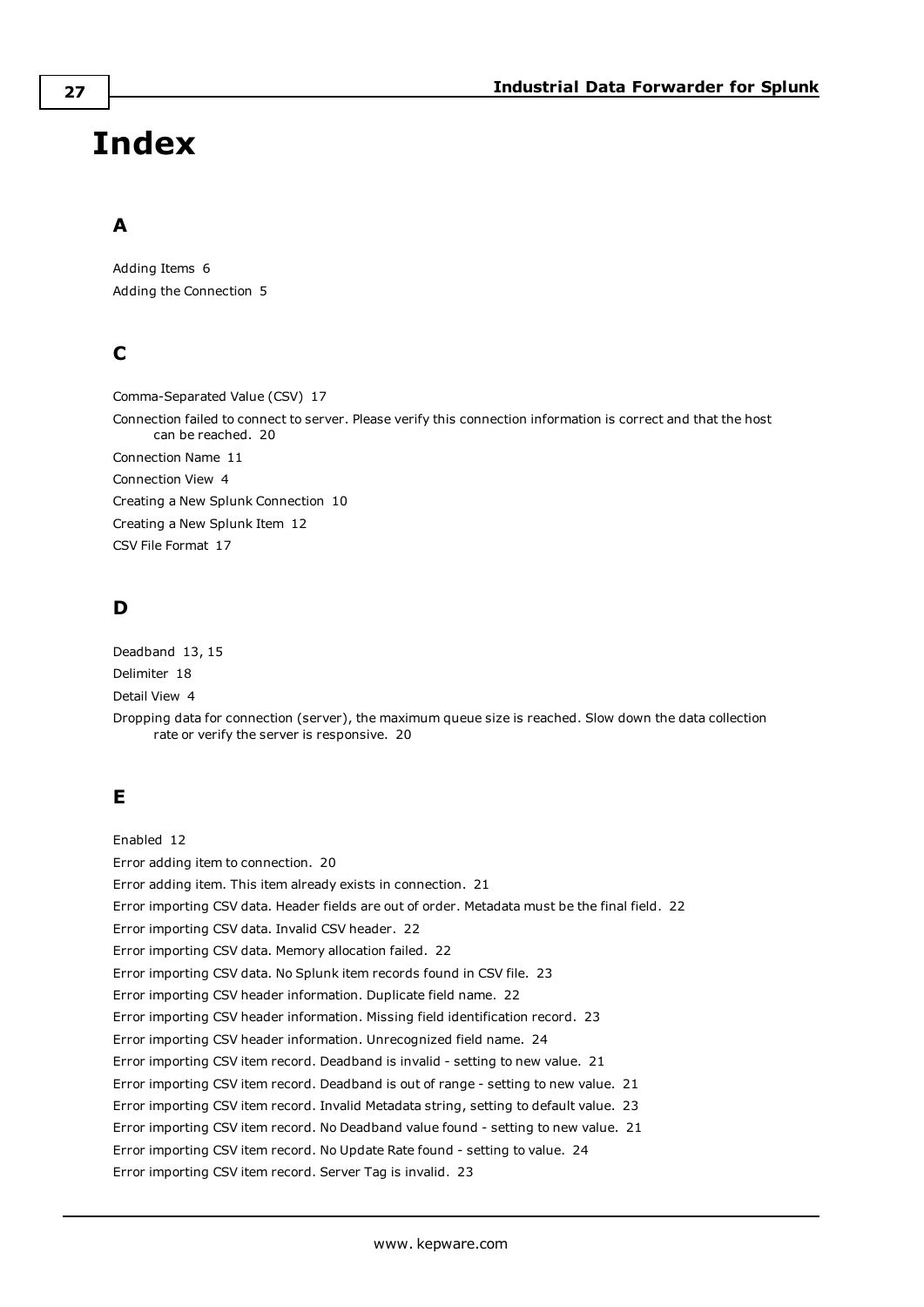Error importing CSV item record. Update Rate is out of range - setting to new value. [24](#page-23-2) Errors [4](#page-3-3), [19](#page-18-1) Event Log [4](#page-3-4) Every Sca [13](#page-12-0) Every Scan [16](#page-15-1) Exporting [17](#page-16-3)

### **F**

Failed to export connection to CSV. [25](#page-24-0) Failed to load XML project. Item already exists in Splunk connection. [25](#page-24-1)

### **H**

Help Contents [3](#page-2-0)

### **I**

IDF for Splunk Connection [11](#page-10-0) IDF for Splunk Item [15](#page-14-0) Importing [17](#page-16-4) Importing / Exporting CSV Files [17](#page-16-0) Internal error occurred while sorting the Splunk item list. [25](#page-24-2) IP/Hostname [10-11](#page-9-1) Item Count [12](#page-11-2)

### **L**

License Limit [12](#page-11-3)

### **M**

Messages [19](#page-18-0) Metadata [16](#page-15-2) Multiple Splunk Items [16](#page-15-0)

### **O**

Only on Data changes [13](#page-12-0) Only on Data Changes [15](#page-14-2) Overview [3](#page-2-1)